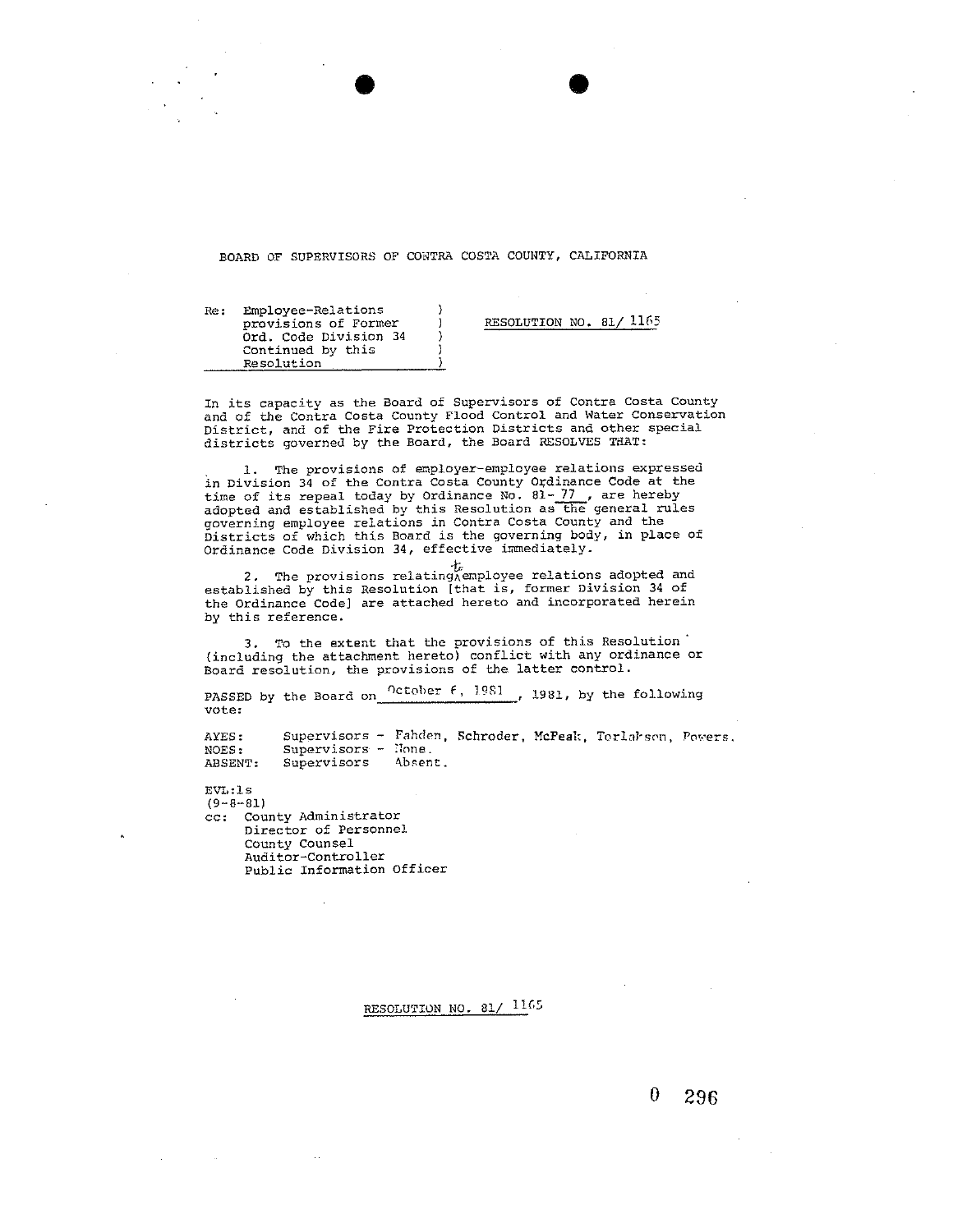(Repealing Division 34, Employer-Employee Relations)

The Contra Costa County Board of Supervisors ordains as follows:

SECTION I. Repeal of Division 34. So that terms and conditions of employment can be determined by Board Resolution, Division 34 of the County Ordinance Code, on Employer-Employee Relations, comprizing Chapters 34-2 on General Provisions, 34-4 on Definitions, 34-6 on Employee Rights, 34-8 on County<br>Rights and Representatives, 36-10 on Informal Recognition<br>Procedure, 34-12 on Formal Recognition Procedure, 34-14 on Representation Process, 34-16 on Impass Procedures, 36-18 on Employees Meeting on County Time, 34-20 on Use of County<br>Facilities, 34-22 on Unfair Practices, 34-24 on Sanctions,<br>34-26 on Dues Deduction, and 34-28 on Grievance Procedure, is hereby repealed.

SECTION II. Ordinance Implements Memoranda of Understanding. This ordinance specifically relates to, and is necessary to implement, certain provisions of memoranda of understanding between recognized employee organizations and the County, and pursuant to Government Code \$25123(e) (Stats. 1981, Chap. 141, SB-182) is to become effective immediately upon adoption.

SECTION III. Immediate Effective Date. As stated in<br>Section II, this ordinance becomes effective immediately upon passage, and within 15 days of passage shall be published once with the names of Supervisors voting for and against it in the MARTINEZ NEWS-GAZETTE , a newspaper published in this County.<br>PASSED ON October 6, 1981 by the following vote:

Supervisors: Fahden, Schroder, McPeak, Torlakson, Powers.<br>Supervisors: None. AYES: **NOES:** Supervisors None. ABSENT:

J. R. OLSSON, County Clerk ATTEST: and ex officio Clerk of the Board

 $Bv:$ Deputy

Diana M. Herman

**Board Chair** 

[SEAL]

## ORDINANCE NO. 81- 77

 $EW:1s$  $(9 - 8 - 81)$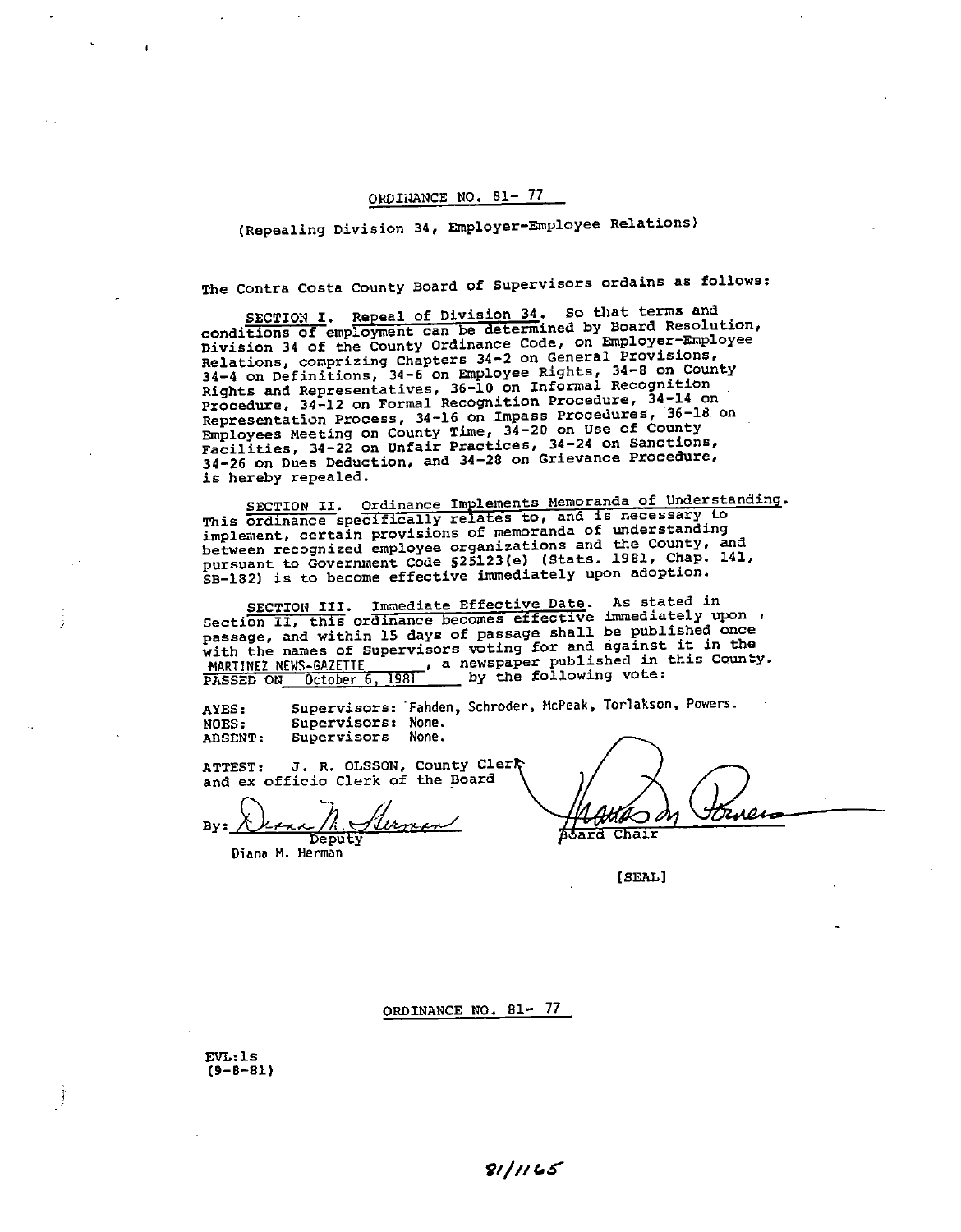#### 34-2.002-34-2.006 PERSONNEL

of competitive examinations to ascertain the fitness of applicants for employment and for the performance of any other service in connection with personnel selection and administration. The commission may call on persons connected with the county service to draw up, conduct or mark examinations, and it shall be deemed a part of the official duties of these persons to act as examiners without extra compensation. (Prior code § 2417: Ord. 325).

#### Division 34

#### **EMPLOYER - EMPLOYEE RELATIONS\***

Chapters:

Ì

- $34-2$ **General Provisions**
- $34-4$ **Definitions**
- $34-6$ **Employee Rights**
- **County Rights and Representatives**  $34-8$
- **Informal Recognition Procedure**  $34-10$
- Formal Recognition Procedure  $34-12$
- **Representation Process**  $34-14$
- **Impasse Procedures** 34-16
- **Employees Meeting on County Time**  $34-18$
- Use of County Facilities 34-20
- $34 22$ **Unfair Practices**
- 34-24 **Sanctions**
- $34 26$ **Dues Deduction**
- $34 28$ Grievance Procedure

# Chapter 34-2

# **GENERAL PROVISIONS**

Sections:

| 34-2.002 | Title.        |
|----------|---------------|
| 34-2.004 | Purpose.      |
| 34-2.006 | Construction. |

34-2.002 Title. This division shall be known as the "employer-employee relations ordinance of the county of Contra Costa." (Ord. 70-17 § 1 (part), 1970).

 $34-2.004$  Purpose.<sup>\*</sup> (a) The purposes of this division are to:

(1) Establish formal policies, rules and procedures to provide for the orderly and systematic presentation, consideration and resolution of employer-employee relations matters:

(2) Promote the improvement of personnel management and relations between the county and its employees; and

(3) Protect the public by assuring, at all times, the orderly and uninterrupted operation and services of county government.

(b) These provisions are intended to supplement and implement, and not to conflict with, the provisions of existing state law as expressed in Government Code Sections 3500 through 3509. (Ord. 70-17 § 1 (part), 1970).

34-2.006 Construction.\*\* (a) Nothing in this division shall be construed to deny any person or employee the rights granted by federal and state laws.

(b) The rights, powers and authority of the board in all matters, including the right to maintain any legal action, shall not be modified or restricted by this division.

(c) Nothing in this division shall be construed to modify Government Code Section 3509.

(d) Amendments to this division are subject to consideration as provided in Government Code Section 3507. (Ord. 70-17 § 1 (part), 1970).

(Contra Costa County 11-80)

<sup>\*</sup>For the statutory provisions regarding relations between public employers and public employee organizations, see Gov.C. § 3500 ff., for the authority to adopt reasonable rules and regulations for the administration of employer-employee relations. see Gov. C. § 3507; for the provisions regarding employee association dues, see Gov. C. § 1157.1 ff.

<sup>\*</sup>See Gov. C. § 3500.

<sup>\*\*</sup>See Gov. C. § 3500 ff., 3507.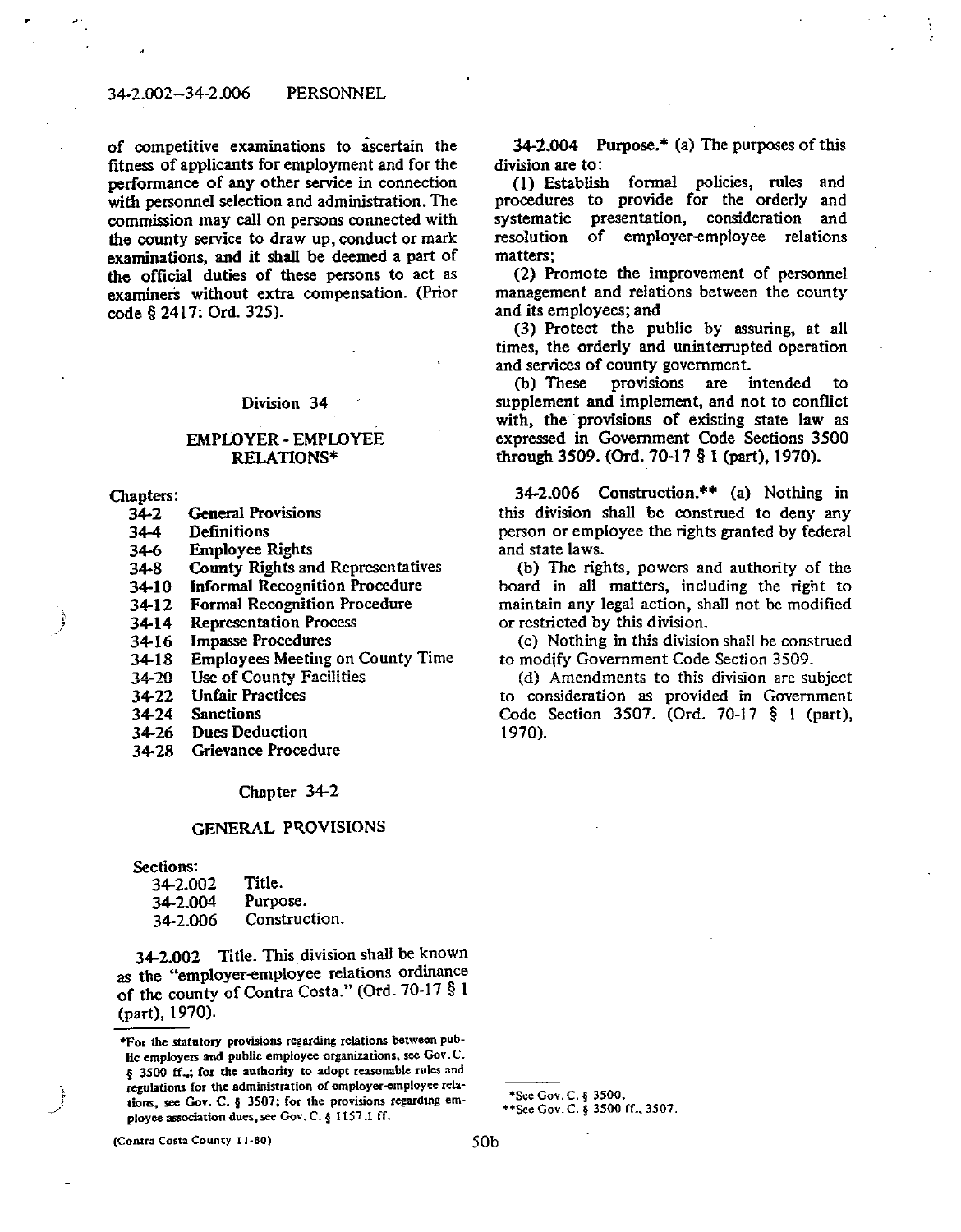## **DEFINITIONS**

Sections:

| 34-4.002 | Board.                      |
|----------|-----------------------------|
| 34-4.004 | Confidential employee.      |
| 34-4.006 | Consult or consultation.    |
| 34-4,008 | County.                     |
| 34-4.010 | Days.                       |
| 34-4.012 | Department head.            |
| 34-4.014 | Dues deduction.             |
| 34-4.016 | Employee.                   |
| 34-4.018 | Employee organization.      |
| 34-4.020 | Employee relations officer. |
| 34-4.022 | Fact-finding.               |
| 34-4.024 | Grievance.                  |
| 34-4.026 | Impasse.                    |
| 34-4.028 | Majority representative.    |
| 34-4.030 | Management employee.        |
| 34-4.032 | Management representative.  |
| 34-4.034 | Mediation.                  |
| 34-4.036 | To meet and confer in good  |
|          | faith.                      |
| 34-4.038 | Proof of employee approval. |
| 34-4.040 | Professional employees.     |
| 34-4.042 | Recognized employee         |
|          | organization.               |
| 34-4.044 | Representation unit.        |
| 34-4.046 | Representative.             |
| 34-4.048 | Scope of representation.    |
| 34-4.050 | Supervisory authority.      |

34-4.002 Board. Unless otherwise specially provided or required by the context, the following terms have the indicated meanings set forth in this chapter.

"Board" means the board of supervisors of the county. (Ord.  $70-17\frac{8}{3}$  1 (part). 1970).

34-4.004 Confidential employee.\* "Confidential employee" means an employee who is privy to decisions of county management affecting employer-employee relations. Once each year the employee relations officer shall issue a complete list of confidential employees, not exceeding three percent of all allocated positions. (Ord. 70-17 § 1 (part), 1970).

34-4.006 Consult or consultation.\*\* "Consult or consultation" means oral or written

Ì

communication for the purpose of presenting or obtaining views or advising of intended actions. (Ord. 70-17 § 1 (part), 1970).

34-4.008 County.\* "County" means the county of Contra Costa, the Contra Costa County flood control and water conservation. district, and fire protection and other special districts governed by the board. (Ord. 70-17  $\S$  1 (part), 1970).

34-4.010 Days. "Days" means calendar days. (Ord. 70-17 § 1 (part), 1970).

34-4.012 Department head.\*\* "Department head" means the chief administrative official of a county department either elected or duly appointed as provided by law, or the chief administrative official of the Contra Costa County flood control and water conservation district or a fire protection district or other special districts as provided in Section 34-4.008. (Ord. 70-17 § 1 (part), 1970).

 $34-4.014$  Dues deduction.\*\*\* "Dues deduction" means deduction of employee organization membership dues from pay checks of employees with permanent or probationary status pursuant to Chapter 34-26. (Ord. 70-17 § 1 (part), 1970).

 $34-4.016$  Employee.\*\*\*\* "Employee" means any person employed by the county in an allocated position in the county service, except those persons elected by popular vote. For the purpose of this division only, "employee" also includes physicians and dentists contracting with the county for their services. (Ord.  $73-59$   $\S$  1. 1973: Ord. 70-17 § 1 (part), 1970).

34-4.018 Employee organization. "Employee organization" means an organization which includes employees of the county and which has as one of its primary purposes representing such employees in their employment relations with the county. (Ord. 70-17 § 1 (part), 1970).

\*\*\*See Gov. C. § 1157-1ff. \*\*\*\*See Gov. C. § 3501(a).

<sup>\*</sup>See Gov. C. § 3507.5.

<sup>\*\*</sup>See Gov. C. § 3507.

<sup>\*</sup>See Gov. C. § 3501(c).

<sup>\*\*</sup>See Gov. C. § 3501(d).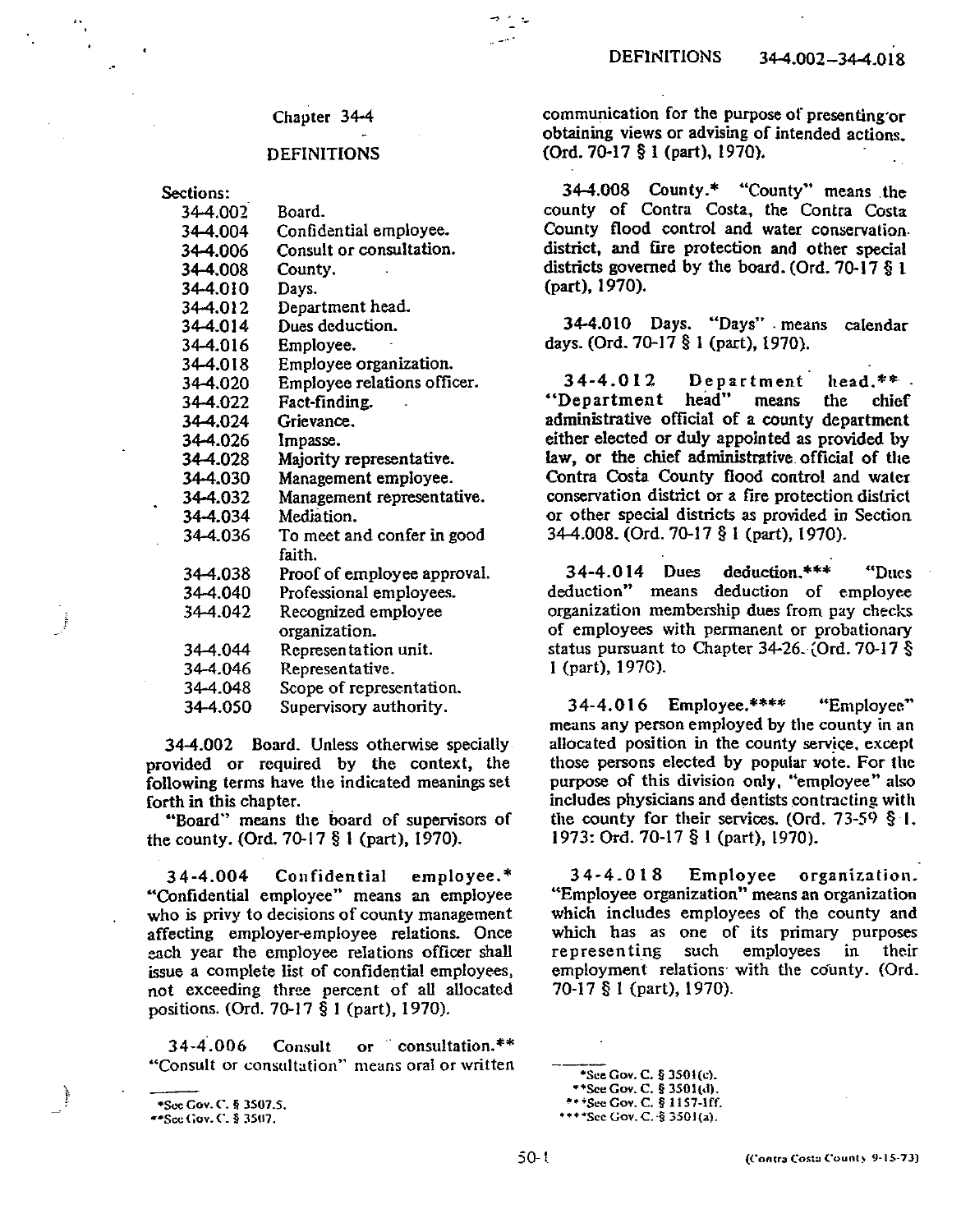#### 34-4.020-34-4.032 PERSONNEL

 $34-4.020$  Employee relations officer.\* amployee relations officer" means the county administrator. (Ord. 70-17 § 1 (part), 1970).

Fact-finding. "Fact-finding" 34-4.022 means the investigation of an issue by an impartial individual(s) for the purpose of describing the issues in dispute and stating the facts and the positions of the parties. (Ord. 70-17 § 1 (part), 1970).

34-4.024 Grievance. "Grievance" means any real or imagined dispute by one or more employees concerning the interpretation or application of policies, procedures or agreements (including memorandums of understanding) on matters within the scope of representation (as defined in this chapter) or on the practical consequences that decisions on these matters may have upon an affected employee or employees. (Ord. 73-32 § 1, 1973: Ord. 70-17 § 1 (part), 1970).

34-4.026 Impasse. "Impasse" means a deadlock in discussions between a majority resentative and the county on any matters Atchin the scope of representation, or on whether a matter is within the scope of representation. (Ord. 70-17  $§$  1 (part), 1970).

34-4.028 Majority representative. "Majority representative" means an employee organization that has been granted formal recognition by the board pursuant to Chapter 34-12. (Ord. 70-17 §  $i$  (part),  $1970$ ).

 $emplovee.**$ Management 34-4.030 "Management employee" means the county administrator, assistant county administrator-director of personnel, assistants to the county administrator, department heads, assistant department heads, heads and assistant heads of departmental divisions, programs or districts and employees exercising supervisory authority. (Ord. 70-17 § 1 (part), 1970).

Management representative. 34-4.032 "Management representative" means any management or confidential employee designated by the employee relations officer to cicipate in the process of meeting and

(Contra Costa County 9-15-75)

conferring in good faith with a maiority representative, or to consult with and inform a recognized employee organization. (Ord. 70-17  $$1 (part), 1970$ .

<sup>\*</sup>See also § 34-8.012 of this code.

<sup>\*\*</sup> See Gov. C. 3507.5.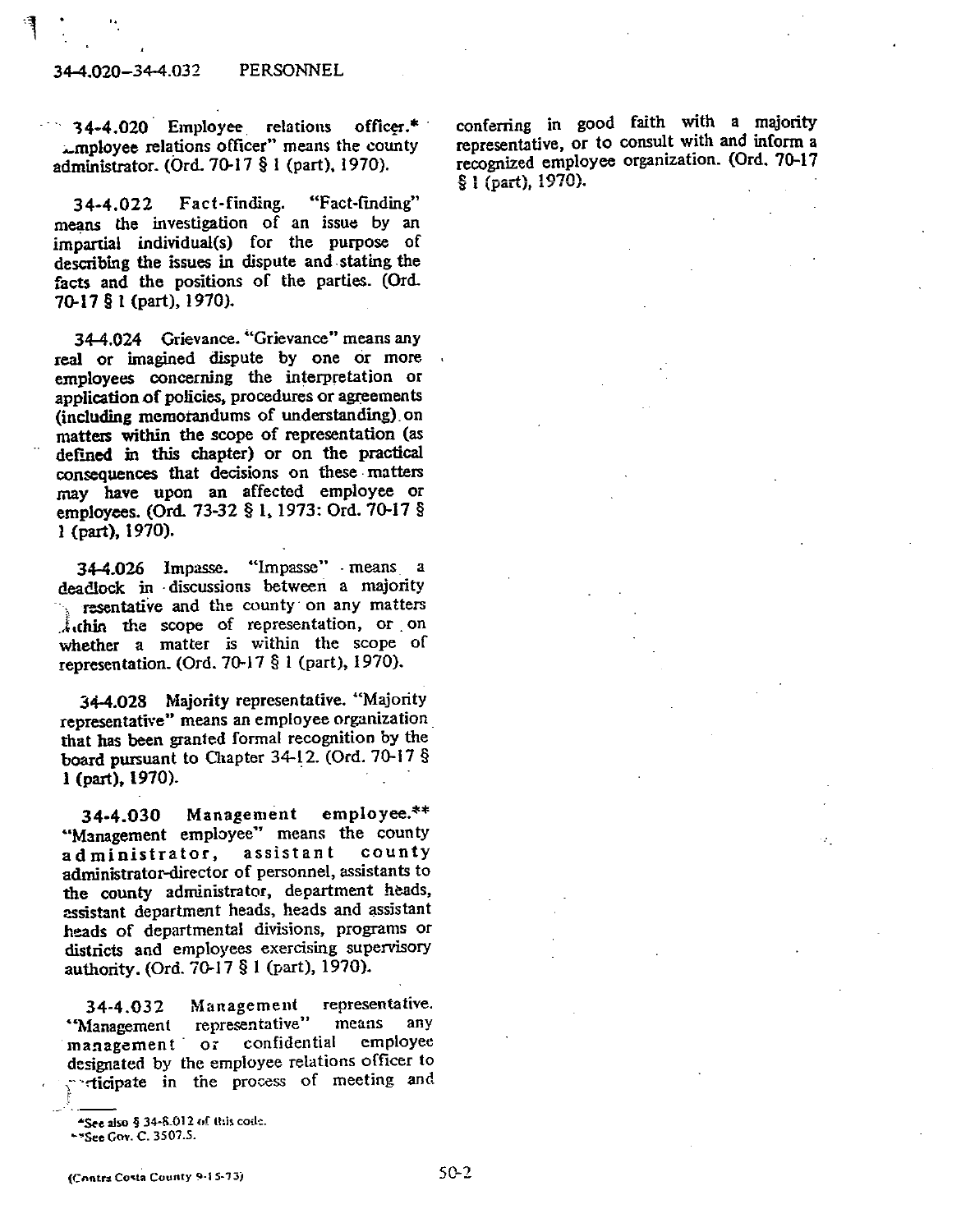34-4.034 Mediation.\* "Mediation" means the efforts of an impartial third party, functioning as an intermediary to assist the parties in reaching a voluntary resolution of an impasse through suggestion, advice, or other ways of stimulating agreement. (Ord. 70-17  $\S$  1, (part), 1970).

 $\overline{\phantom{a}}$ 

34-4.036 To meet and confer in good faith.\*\* "To meet and confer in good faith" means the process through which representatives of a majority representative and the employee relations officer, a management representative, or other representative of the county specifically designated by the board are mutually obligated to personally meet and confer on matters within the scope of representation in order to exchange freely information, opinions and proposals and to endeavor to reach agreement on:

(1) Matters within their authority; or

(2) What they will jointly recommend to the within the board's matters board on decision-making authority. (Ord. 70-17  $\S$  1 (part), 1970).

34-4.038 Proof of employee approval. "Proof of employee approval" means evidence of employee approval to represent employees, to establish a representation unit, or to become a majority representative; which may be by:

(1) Filing a predetermined petition form with signatures executed and dated within forty-five days before filing;

organization employee  $(2)$  Filing. authorization cards, with signatures executed and dated within forty-five days before filing; or

(3) Payroll dues deduction evidence, certified  $\sim$  by the county auditor-controller, using the monthly payroll immediately prior to the date the request or petition is filed. (Ord.  $70-17$  § 1 (part), 1970).

employees.\*\*\* 34-4.040 Professional "Professional employees" means employees engaged in work requiring specialized knowledge and skills attained through completion of a recognized course of instruction, including, but physicians, attorneys. limited to. not engineers, (registered) nurses. professional architects, teachers, and various types of physical, chemical and biological scientists. (Ord. 70-17 § 1 (part), 1970).

 $34 - 4.042$ Recognized employee organization.\* "Recognized employee organization" means an employee organization which has been informally recognized by the board pursuant to Chapter 34-10. (Ord. 70-17 § 1 (part), 1970).

unit.  $34 - 4.044$ Representation "Representation unit" means a group of deemed appropriate for employees. employer-employee in the representation established pursuant to relations process, Chapter 34-12. (Ord. 70-17 § 1 (part), 1970).

34-4.046 Representative. "Representative" means a person with written designation and authorization by a recognized employee organization to represent it in dealing with the county, (Ord. 70-17 § 1 (part), 1970).

34-4.048 Scope of representation.\*\* Scope of representation" means all matters relating to employment conditions and employer-employee relations, including but not limited to wages, hours and other terms and conditions of employment, but not including consideration of the merits, necessity, or organization of any service or activity provided by law or executive order. (Ord. 70-17 § 1 (part), 1970).

authority. 34-4.050 Supervisory "Supervisory authority" means authority, in the interest of the employer, to hire, transfer, suspend, lay off, recall, promote, discharge, assign, reward or discipline other employees, or responsibly to direct them, or to adjust their grievances or effectively to recommend such action, if the exercise of such authority is not merely routine or clerical in nature but calls for the use of independent judgment. (Ord. 70-17 § 1 (part), 1970).

\*\* See Gov. C. § 3501(b).

\*\* See Gov. C. § 3504.

<sup>\*</sup>See Gov. C. § 3501(e).

<sup>\*\*</sup>See Gov. C. § 3505.<br>\*\*\*See Gov. C. § 3507.3.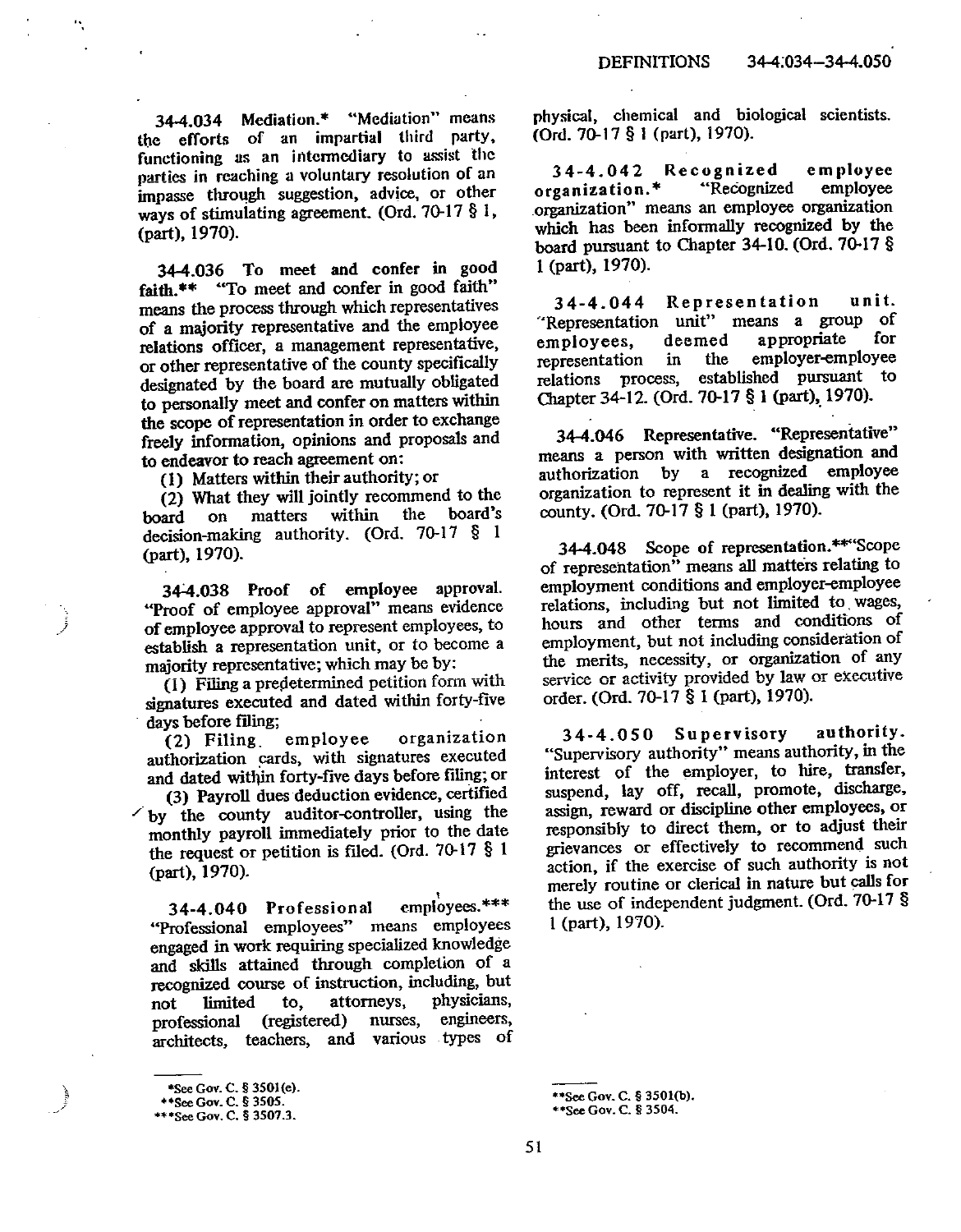# **EMPLOYEE RIGHTS**

Sections:

| 34-6.002 | Designated.  |
|----------|--------------|
| 34-6.004 | Protections. |

34-6.002 Designated.\* Employees have the right to form, join and participate in the activities of employee organizations of their own choosing for the purpose of representation on all employer-employee relations.  $of$ matters Employees also have the right to refuse to join or participate in the activities of employee organizations, and the right to represent themselves individually in their employment relations with the county. (Ord. 70-17 § 1 (part), 1970).

34-6.004 Protections. No person or agency, governmental or private, shall interfere with, intimidate, restrain, coerce or discriminate against an employee because of his exercise of these rights, which include the rights granted in Government Code Sections 3502 and 3506. (Ord. 70-17 § 1 (part), 1970).

Chapter 34-8

# COUNTY RIGHTS AND **REPRESENTATIVES**

Sections:

| 34-8.002 | Management-Decisions.       |
|----------|-----------------------------|
| 34-8.004 | Management direction.       |
| 34-8.006 | Merit system.               |
| 34-8.008 | Emergencies.                |
| 34-8.010 | Management and confidential |
|          | employees.                  |
| 34-8.012 | Employee relations officer. |

34-8.002 Management - Decisions.\*\* It is the exclusive right of the county to make all decisions of a managerial or administrative character including, but not limited to decisions: (1) On the type, extent and standards of

services to be performed:

(2) On the methods, means and personnel by which the county's operations and services are to be conducted; and

\*See Gov. C. §§ 3502, 3503. \*\* See Gov. C. § 3504.

(3) Necessary to exercise control over county government operations in the most efficient and economical manner practicable and in the best interest of all county citizens. (Ord. 70-17 § 1) (part), 1970).

34-8.004 Management direction. It is the exclusive right of the county to direct its employees including, but not limited to directions:

(1) Scheduling work, assigning work, or ordering overtime:

(2) Classifying positions, establishing and revising classification specifications; and/or

promoting. demoting,  $(3)$  Hiring. laying-off, discharging and transferring, disciplining employees. (Ord. 70-17 § 1 (part), 1970).

34-8.006 Merit system. It is the exclusive right of the county to administer the merit system as provided in Chapters  $32-2 - 32-6$ . (Ord. 70-17 § 1 (part), 1970).

34-8.008 Emergencies. It is the exclusive right of the county to take whatever action may be necessary in an emergency situation. (Ord. 70-17 § 1 (part), 1970).

confidential 34-8.010 Management and employees and employees.\* Management confidential employees, who choose to remain or to become members of an employee organization which includes as members employees who are not management or confidential employees, shall not serve as representatives of such organization in relations with county management and/or the board on matters within the scope of representation, or in a grievance procedure. (Ord. 70-17 § 1 (part), 1970).

34-8.012 Employee relations officer.\*\* (a) Designation: The county administrator is designated as the employee relations officer for the board of supervisors on employer-employee relations matters. He shall be responsible for administration of this division, and shall act as spokesman on official county the employer-employee relations.

(b) Delegation: He is authorized to delegate these functions and authorities; and he may

<sup>\*</sup>See Gov. C. § 3507.5.

<sup>\*\*</sup> See also Ch. 24-4, this code.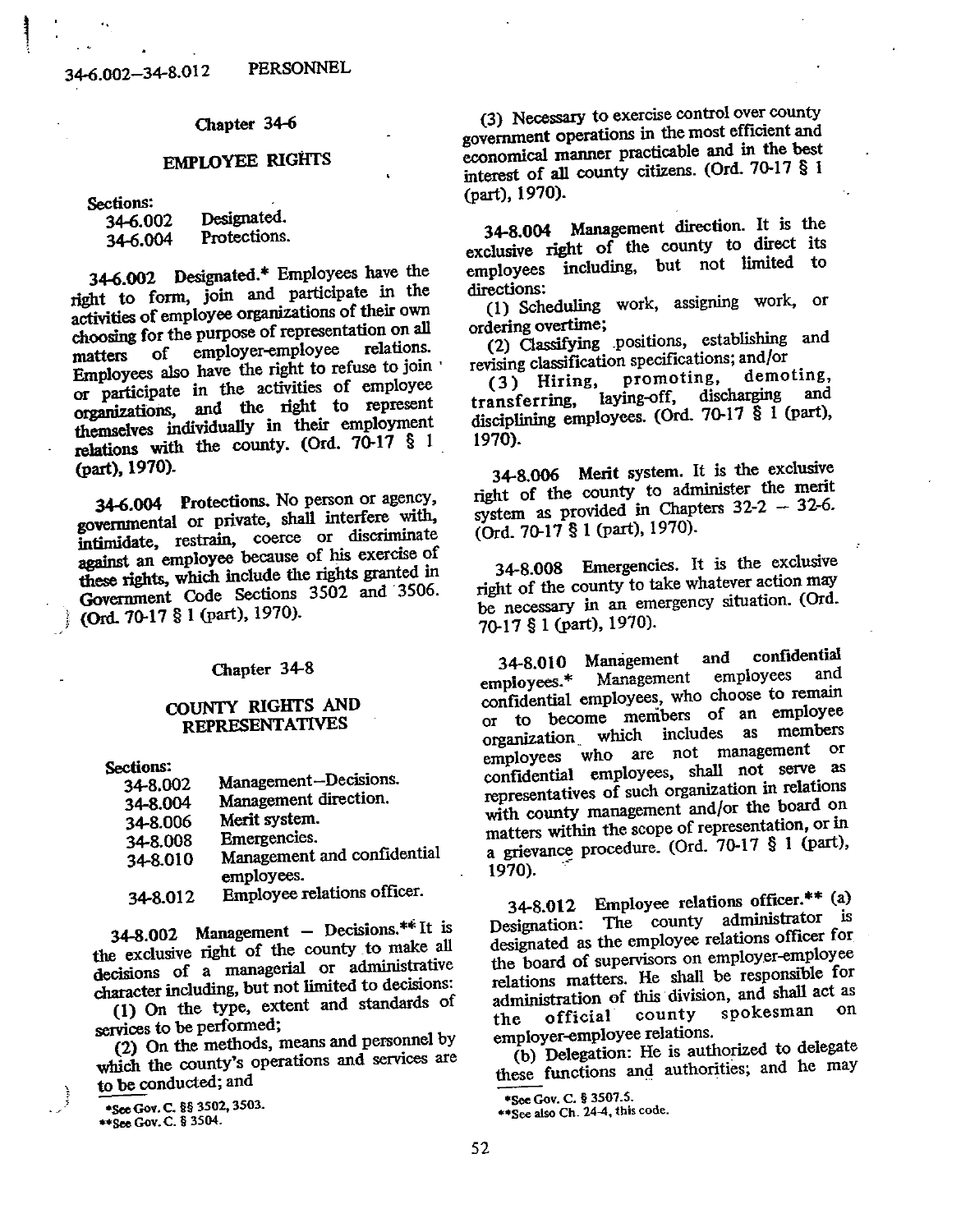designate management representatives as he deems necessary, (Ord. 70-17 § 1 (part), 1970).

#### Chapter 34-10

### INFORMAL RECOGNITION **PROCEDURE**

Sections:

| 34-10.002 | Request.                    |
|-----------|-----------------------------|
| 34-10.004 | Contents.                   |
| 34-10.006 | Recommendations of employee |
|           | relations officer.          |
| 34-10.008 | Right to consult.           |
| 34-10.010 | Present organizations.      |
| 34-10.012 | Changed information.        |

34-10.002 Request.\* Except employee organizations heretofore granted payroll deduction, an employee organization claiming to represent employees of the county and seeking recognition shall file a written request for informal recognition with the board, which shall be referred to the employee relations officer for. verification of the information required by Section 34-10.004. (Ord. 70-17 § 1 (part), 1970).

34-10.004 Contents.\*\* The request shall contain:

(1) The name, mailing address (and business telephone number if any) of the organization;

(2) A statement whether the organization is a chapter or local of, or affiliated directly or indirectly in any manner with, any regional, state, national, or international organization, and if so, the name and mailing address of each such other organization;

(3) A list of the names and titles of officers of the organization:

(4) A statement that the organization includes employees of the county who are members, with proof of employee approval pursuant to Section  $34-4.038$  (2) and (3), showing class title(s) and department(s) where employed;

statement that one  $of$ the  $(5)$  A organization's primary purposes is representation of such employees in their employer-employee relations with the county;

(6) Current copies of the organization's

constitution and by-laws;

(7) The designation of two persons, and their addresses, to whom notice, sent by regular United States mail, will constitute notice; and

(8) A statement that the organization has no restriction on membership based on race, color, creed, national origin, sex, age or physical impairment. (Ord. 70-17 § 1 (part), 1970).

34-10.006 Recommendations of employee relations officer. After the employee relations that the employee officer has verified organization has complied with the requirements in Section 34-10.004, he shall promptly recommend that the board grant informal recognition to the organization and the board shall grant such recognition within fourteen days. (Ord. 70-17 § 1 (part), 1970).

34-10.008 Right to consult. An employee organization granted informal recognition shall have the right to consult or consultation as specified in Section 34-4.006. (Ord. 70-17 § 1 (part), 1970).

34-10.010 Present organizations. Employee organizations presently on dues deduction shall, if such data is needed by the employee relations officer, furnish whichever of the above items is not already on file with the county. (Ord. 70-17 § 1 (part), 1970).

Changed information.  $\mathbf{A}$ 34-10.012 recognized employee organization shall, on request, furnish to the employee relations officer, in writing, any material changes in the facts submitted pursuant to this chapter. (Ord. 70-17 § 1 (part), 1970).

#### Chapter 34-12

#### FORMAL RECOGNITION PROCEDURE

| Sections: |                                          |
|-----------|------------------------------------------|
| 34-12.002 | Petition.                                |
| 34-12.004 | Action of employee relations<br>officer. |
| 34-12.006 | Appropriateness of proposed<br>unit.     |
| 34-12.008 | Unit determination.                      |
| 34-12.010 | Majority representation.                 |
| 34-12.012 | Election procedure.                      |
| 34-12.014 | Optional verification                    |
|           | ۰.<br>procedure.                         |
|           |                                          |

(Contra Costa County 7-80)

<sup>\*</sup>See Gov. C. § 3507.

<sup>\*\*</sup>See Gov. C. §§ 3503, 3507.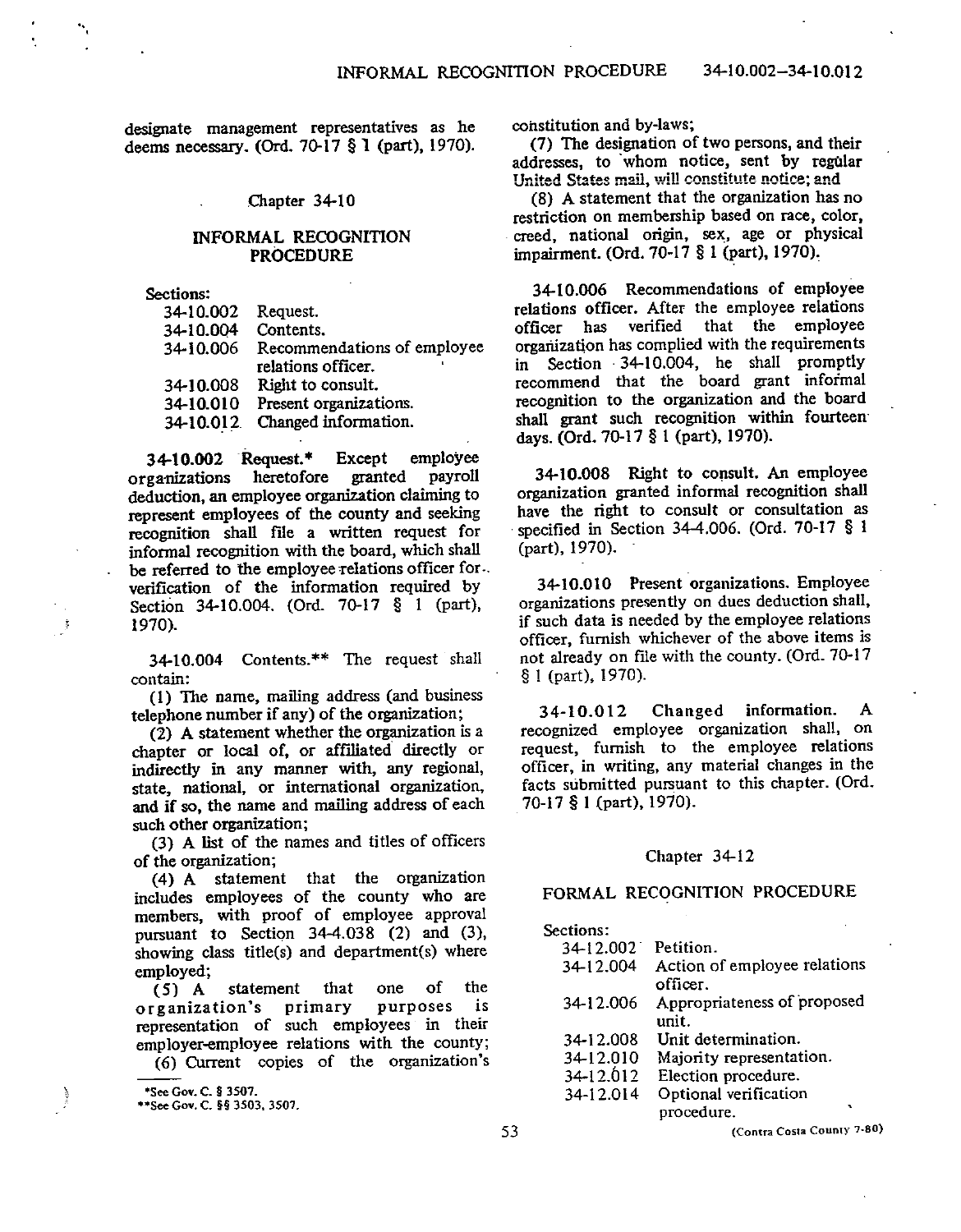- 34-12.015 Assignment of classes to units.
- Modification of representation 34-12.016 units.

34-12.018 Decertification procedure.

Petition. \*  $\int_{0}^{1} \int_{0}^{\sqrt{2}} \frac{ke^{t} d^{t}}{t} dt$ 34-12.002 recognized employee organization may request formal recognition as a majority representative by filing a written petition with the employee relations officer with proof of employee approval of at least thirty percent of the employees in the proposed representation unit which shall be clearly defined therein. (Ord. 70-17 § 1 (part), 1970).  $6k$ 

34-12.004 Action of employee relations officer. On receipt of such a petition the employee relations officer shall:

(1) Notify the board and recognized employee organizations of the petition: .

(2) Post public notice of the petition at appropriate locations in county buildings; and

(3) Review the proposed unit to determine if it is an appropriate one. (Ord. 70-17  $\S$  1 (part), 1970).

34-12.006 Appropriateness of proposed unit.\*\* (a) Chief Criterion: The employee relations officer shall determine the appropriateness of the proposed representation unit by using as a principal criterion the largest feasible grouping of classes, the employees of which have a clear and identifiable community. of interest.

(b) Other Criteria: He shall also consider the following criteria, among others, in making this determination:

(1) Which unit will assure employees the fullest freedom in the exercise of rights under this division;

(2) The effect of the proposed unit on the efficient operation of county services and sound employer-employee relations, including compatibility with the organizational structure of the county:

 $(3)$  The history of employer-employee relations in the proposed unit and among other employees of the county, except that no unit shall be established solely on the basis of the extent to which employees in the proposed unit

\*\* See Gov. C. §§ 3507, 3507.3, 3508.

have organized;

(4) The extent to which employees have common skills, working conditions, job duties or similar education requirements;

(5) The effect of having a county classification in more than one representation unit:

(6) Professional employees shall not be denied the right to be represented separately nonprofessional employees  $\mathbf{a}$ bv from professional employee organization:

(7) Peace officers, as designated in Penal Code Section 830.1, may join or participate in emplovee organizations which are composed solely of such peace officers, which concern themselves solely and exclusively with the wages, hours, working conditions, welfare programs and advancement of the academic and vocational training in furtherance of the police profession, and which are not subordinate to any other organization; the board finding that this provision is in the public interest. (Ord. 70-17 § 1 (part), 1970).

34-12.008 Unit  $determination.*$  $(a)$ Intervention: Any employee organization that is recognized or has requested recognition may intervene in the unit determination process if within twenty-one days of posting of the notice of the petition the organization furnishes to the employee relations officer proof of employee approval of thirty percent of the employees in the proposed unit or proof of employee approval of thirty percent of the employees in an alternative unit which includes all or part of the employees in the unit originally petitioned for.

j.

(b) Review of Appropriateness of Unit: The employee relations officer shall, within thirty days after the period for intervention expires, review the proposed unit(s) and make a determination on the preliminary appropriateness of the unit(s) including units proposed by him.

(c) Meet and Confer: After the time for review has expired, the employee relations officer, petitioning employee organization and intervening employee organization(s), if any, shall meet and confer to see if agreement can be obtained on the composition of an appropriate representation unit. Unless otherwise agreed, the period for meeting and conferring shall expire sixty days after the period provided for in subsection (b).

\*See Gov. C. § 3507.

<sup>\*</sup>See Gov. C. § 3507.

<sup>(</sup>Contra Costa County 7-80)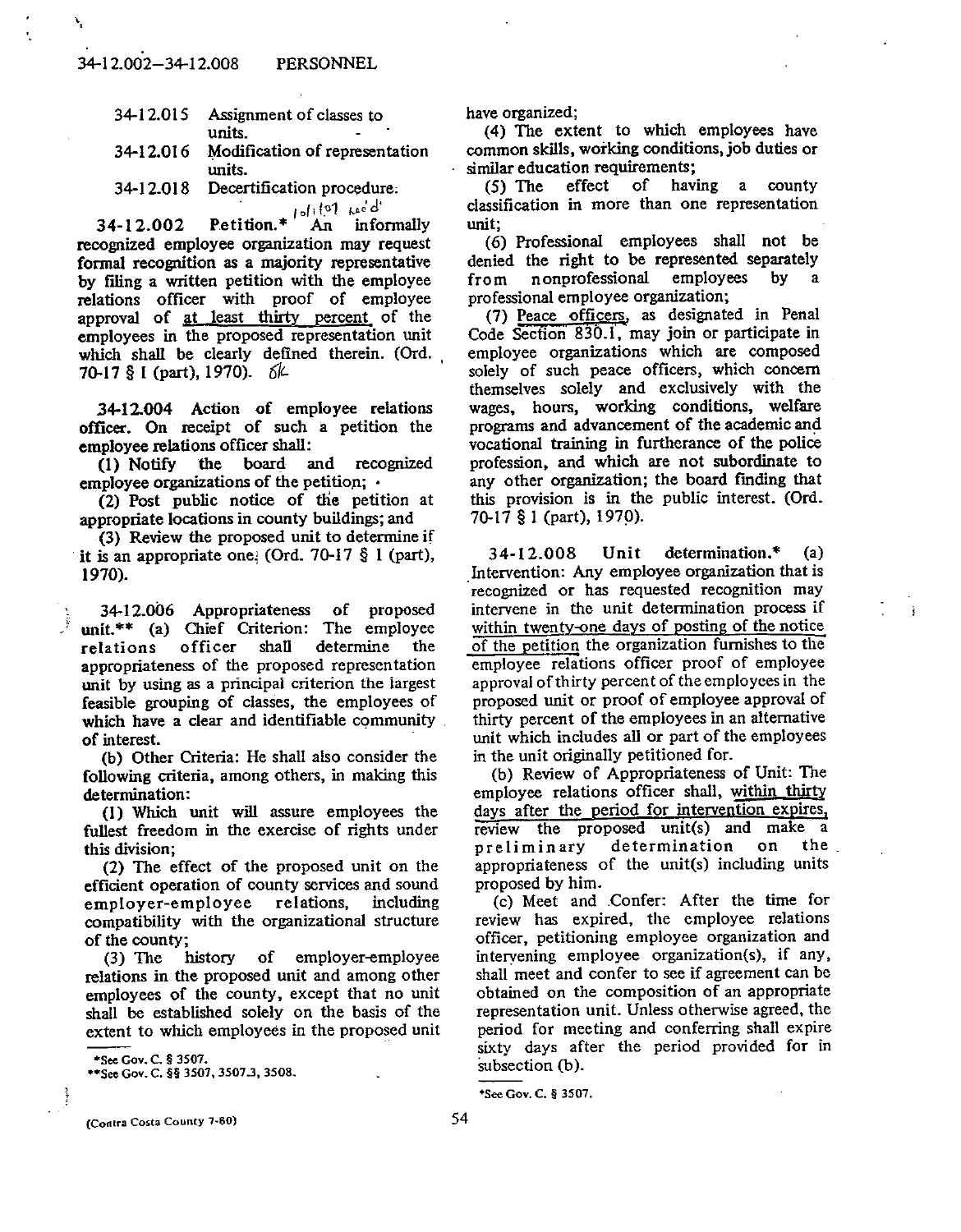(d) Establishment of Unit where Parties Agree: When, after the meet and confer process, the parties agree on the composition of the unit, the employee relations officer shall recommend that the board confirm the unit as a representation unit.

(e) Establishment of Unit where Parties Disagree: When, after the meet and confer process, the parties cannot agree on the composition of an appropriate representation unit, the matter shall be referred to an impartial arbitrator for determination; or if all parties consent, the matter shall be referred to the board for determination.

(f) Arbitration: Within fourteen days after the expiration of the meet and confer process, the employee relations officer and employee organization(s) shall try to select a mutually acceptable arbitrator who agrees to serve. If the parties cannot agree, a list of five arbitrators will from California State obtained the be Service, American Arbitration Conciliation Association or some other source mutually agreed upon, and each party (beginning by lot) shall alternatively strike one name from the list until one name remains, who shall be the arbitrator if he agrees to serve. If he will not serve, the process shall be repeated until an arbitrator is found. If more than one employee organization is participating in the unit determination process, they, as a group, shall strike one name from the list for each name struck by the employee relations officer.

(g) Board Determination: If the matter is referred to the board, it shall be referred for written based the determination OП presentations and recommendations of the parties; provided that the board, if it wishes, may order the presentation of oral testimony and/or oral argument to supplement the written presentations and recommendations of the parties.

(h) Costs: The fees of the arbitrator (including any per diem expenses, travel and subsistence expenses), the cost of any hearing room and the cost of preparing the transcript of the hearing, if any, for the arbitrator shall be borne half by the county and half by the employee organizations participating in the determination of the unit. All other costs and expenses shall be borne by the party incurring them.

(i) Criteria: The primary test for determining the appropriateness of a representation unit shall be the criteria found in Section 34-12.006, but the board or arbitrator may consider such other relevant matter as is presented by the parties. (Ords. 78-71 § 1, 73-32 § 2, 70-17 § 1; prior code § 34-7.1108: see Gov. Code §§ 3507, 3507.1 cp § 3505.2).

34-12.010 Majority representation.\* After the representation unit has been determined, the shall ascertain if a majority county representative exists among the employees in the unit, by election or by verification procedures. (Ord. 70-17 § 1 (part), 1970).

34-12.012 Election procedure.\* (a) The employee relations officer shall arrange for a secret ballot election.

(b) In an election the name of the petitioning organization and the name(s) of any recognized employee organization(s). which within twenty-one days of the establishment of the representation unit submit proof of employee approval of at least thirty percent of the employees in the unit, shall appear on the ballot together with the choice of "No Organization."

(c) The election will be conducted by a neutral party. Employees entitled to vote will be those in the representation unit who are employed in allocated positions and who were employed in those positions on the first of the month preceding the date of the secret ballot election.

(d) A majority representative will be selected by a majority of the valid ballots cast if fifty percent of the eligible employees vote in the election.

(e) If none of the choices on the ballot is selected as majority representative, a runoff election shall be conducted between the two choices receiving the largest number of votes, one of which may be "No Organization," and a majority representative selected if the criteria in subsection (d) are met.

(f) The employee relations officer shall report the results of any secret ballot election to the board; and, if an organization has been selected as majority representative, the board shall acknowledge its formal recognition thereof within fourteen days. (Ords. 78-71 § 2, 73-72 § 3, 70-17 § 1; prior code § 34-7.1112: see Gov. Code § 3507).

34-12.014 Optional verification procedure.\* Instead of the election procedure, the employee \*See Gov. C. § 3507.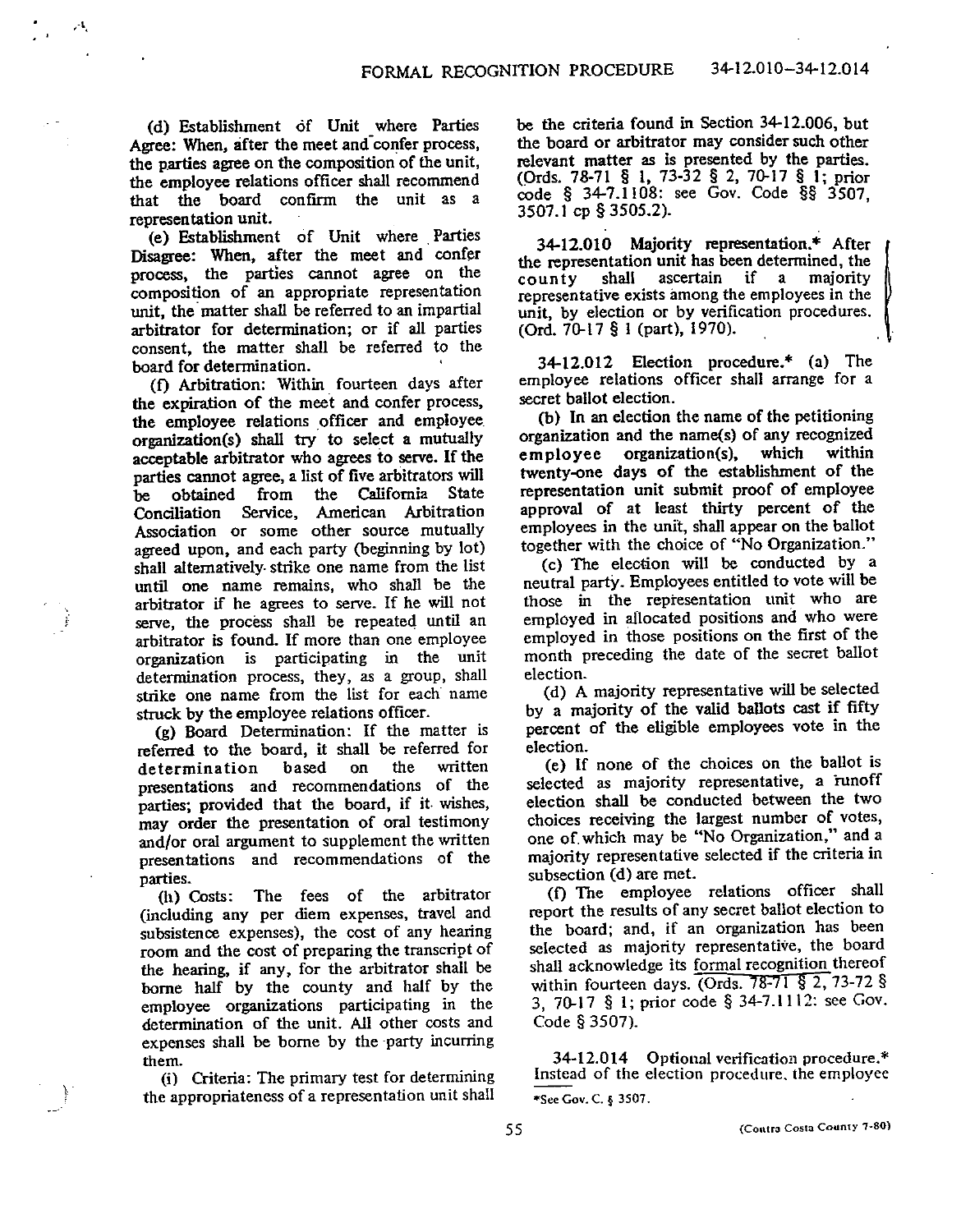clations officer may ascertain that a majority representative exists among the employees in the unit by verification of payroll dues deduction cards which substantiate that an organization has proof of employee approval of at least fifty-one percent of the employees in the unit. in which case the board may formally recognize that organization within twenty-one days of the verification. (Ord. 70-17 § 1 (part), 1970).

34-12.015 Assignment of classes to units. (a) Initial Determination: When a new class title is established, the employee relations officer shall review the composition of existing representation units to determine the appropriateness of including some or all of the employees in the new class in one or more existing representation units, and within a reasonable period of time shall notify all recognized employee organizations of his determination.

(b) Final Determination: His determination is final unless within ten days after notification a recognized employee organization requests in writing to meet and confer thereon.

(c) Meet and Confer and Other Steps: He hall meet and confer with such requesting forganizations (and with other recognized employee organizations where appropriate) to seek agreement on this matter within sixty days after the ten-day period in subsection (b), unless otherwise mutually agreed. Thereafter, the procedures in cases of agreement and disagreement, arbitration referral and expenses, and criteria for determination shall conform to those in subsections (d) through (i) of Section 34-12.008.

(d) Assignment of CETA Classifications: CETA (U.S. Comprehensive Employment Training Act) classifications established before July 1. 1979, shall be assigned to a representation unit when:

(1) He determines that the classification is appropriate for the representation unit as prescribed in Section 34-12.006; and

(2) More than fifty percent of the incumbents in that classification submit to him evidence of membership in the recognized employee organization representing the representation unit. (Ord. 79-102, 73-32 § 4: see Gov. C. §§ 3507, 3507.1, cp. § 3505.2).

34-12.016 Modification of representation units.(a)If a representation unit has been established, that representation unit shall not be contested for twelve months from the most recent date of determination. Thereafter, another recognized employee organization may file a petition during the month of October for modification of the representation unit and formal recognition, by submitting proof of employee approval of at least thirty percent of the employees in the proposed modified unit. The same unit determination and election procedures shall be followed as for the initial establishment of a representation unit and determination of a majority representative, except that the effective date of modification of an established representation unit shall occur on July 1st after approval for modification: provided, however, the board by resolution approving a memorandum of understanding modify any of the foregoing provisions. (SEE REVERSE SIDE FOR CONTINUATION) ------------>

34-12.018 Decertification procedure.\*\* The an organization as majority of státus representative may be contested by employees of the unit after twelve months have elapsed from the most recent date of formal recognition by submission of a petition during the month of October with proof of employee approval of at least thirty percent of the employees in the representation unit. The majority representative shall be decertified if the results of a secret ballot election show that employees of the unit no longer desire representation by that organization, as indicated by the vote of "No or another recognized Organization," organization, as specified in the voting criteria cited in Section 34-12.012(d). Decertification of a majority representative shall not negate the existing memorandum of of an term understanding between the county and that organization; provided, however, the board by resolution approving a memorandum of understanding modify any of the foregoing provisions. (Ord. 77-73 § 2, 1977: 70-17 § 1 (part), 1970).

<sup>\*\*</sup>See Gov. C. § 3507.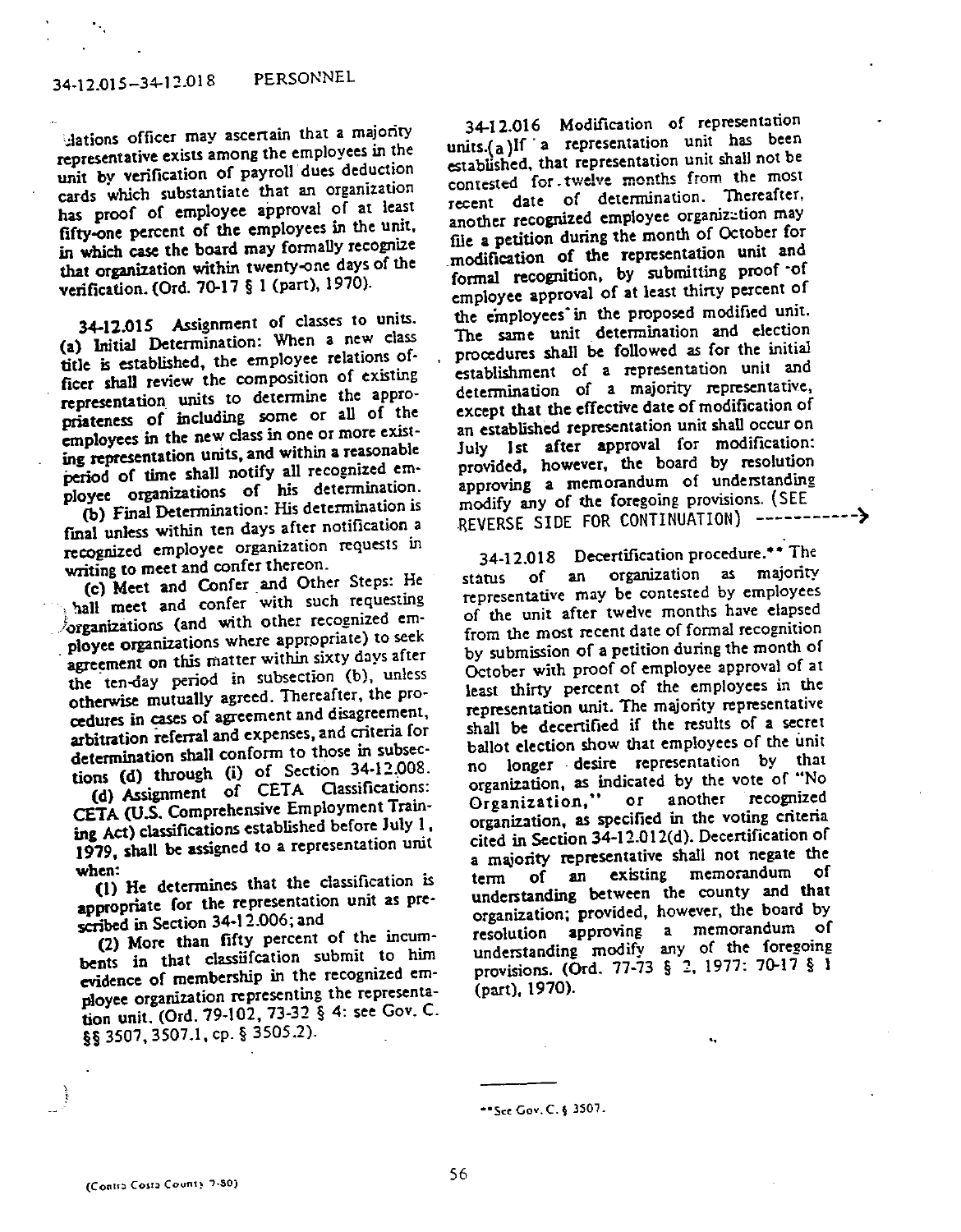# REPRESENTATION PROCESS

**Sections:** 

| 34-14.002 | Timetable for requests.     |
|-----------|-----------------------------|
| 34-14.004 | Notice.                     |
| 34-14.006 | Meet to confer-Memorandum   |
|           | of understanding.           |
| 34-14.008 | Other consultation.         |
| 34-14.010 | Meet and confer on layoffs. |

.34-14.002 Timetable for requests.\*\* Requests from recognized employee organizations for changes in salaries, wages, fringe benefits and other like terms and conditions of employment for employees generally shall be submitted to the employee relations officer, during a specified period determined annually by the board after

34-12.016 Modification of representation units. (Cont'd.)

(b) (1) A majority representative may apply to transfer a class(es) from one unit to another unit when it represents both units by filing an application with the Employee Relations Manager. The application must include a written signature petition signed by at least thirty percent of the employees in the class(es) to be transferred, said signatures having been executed and dated within forty-five days before filing.

(2) The Employee Relations Manager shall determine the appropriateness of the proposed transfer of the class(es). If the Employee Relations Manager finds that the proposed transfer is not appropriate, the procedures set forth in Section 34-12.008 shall be followed.

(3) If a written signature petition is filed and approved, an election shall be held, as provided for by Section 34-12.012(a). Only employees in a class(es) proposed to be transferred from the unit may vote. The transfer shall be approved if at least 50% of the employees eligible to vote do vote and a majority of those employees vote for the transfer.

(4) If the written signature petition is signed by at least fiftyone percent (51%) of employees in the class(es) to be transferred, an election will not be required and the Employee Relations Manager shall finalize the transfer of the class(es) and issue a written report of the action to the County Board of Supervisors.

 $56 - 1$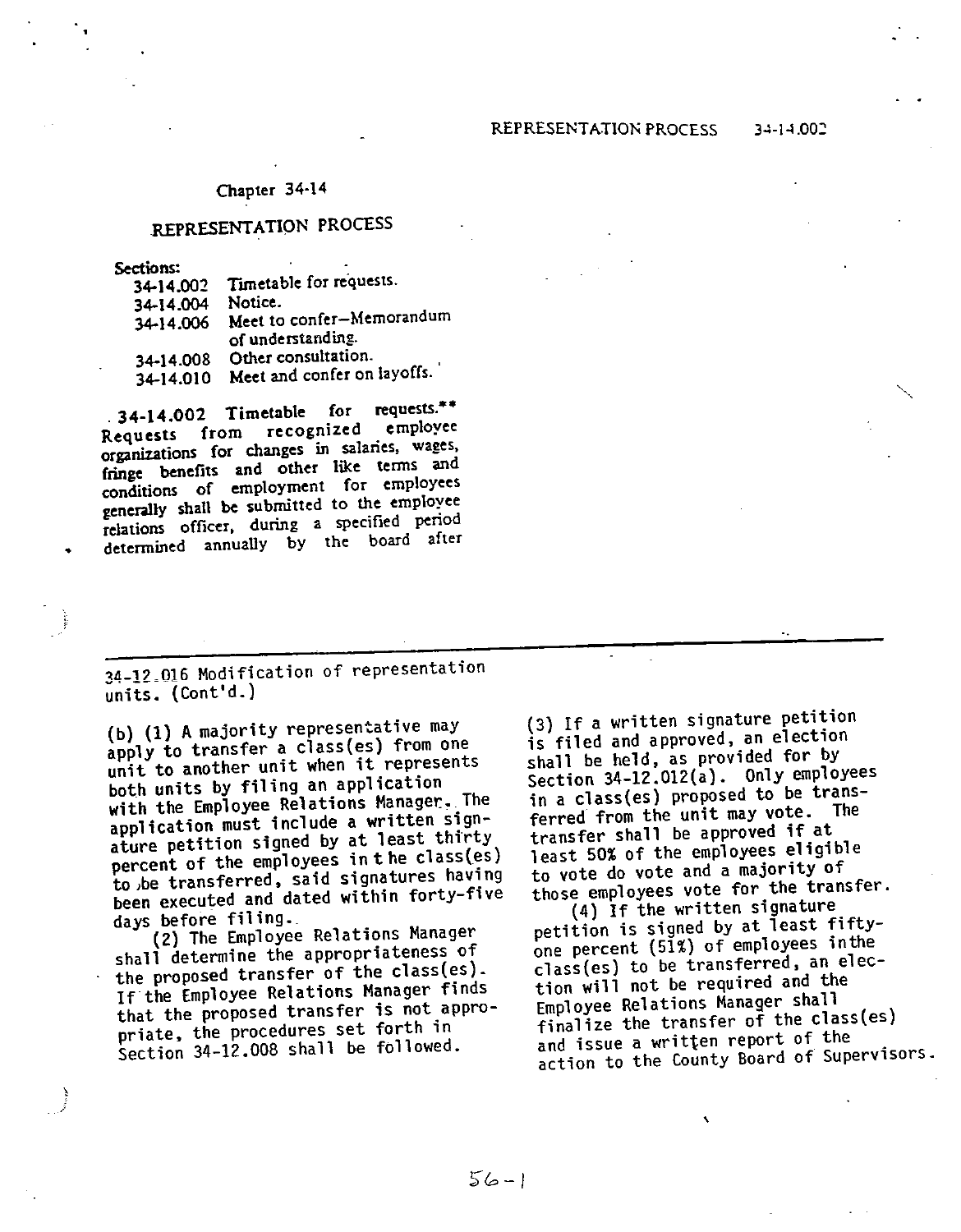consultation between the employee relations officer and recognized employee organizations, so that proposals can be properly considered before the proposed county budget is submitted to the board. (Ord. 70-17 § 1 (part), 1970).

34-14.004 Notice.\* (a) Right: Recognized employee organizations shall, except in cases of emergency, have the right to reasonable notice of any ordinance, rule, resolution or regulation directly relating to matters within the scope of representation proposed to be adopted by the board, or boards and commissions designated by the board, and to meet with the body considering the matter.

(b) Notice: The listing of an item on a public agenda in a reasonably descriptive way, or the mailing of a copy of a proposal at least. seventy-two hours before the item will be heard, or the delivery of a copy of the proposal at least twenty-four hours before the item will be heard, shall constitute notice.

(c) Emergency: In cases of emergency when board, or boards and commissions the designated by the board, determines that it must act immediately without such notice or meeting, it shall give such notice and opportunity to meet as soon as practicable after its action. (Ord. 70-17 § 1 (part), 1970).

 $34-14,006$  Meet to confer - Memorandum of understanding.\*\* Majority representative(s) shall be entitled to meet and confer in good faith for employees in their representation units. If agreement is reached, a memorandum of understanding shall be prepared and signed by the employee relations officer and by an authorized representative(s) of the majority representative(s) and then submitted jointly to the board for final action. (Ord. 70-17 § 1 (part), 1970).

34-14.008 Other consultation.\*\*\* This process shall not preclude other recognized employee organizations or individuals from consulting with a management representative on the same matters, but any action taken by a management representative shall not be inconsistent with terms of any memorandum of understanding covering such employees. (Ord. 70-17 § 1 (part), 1970).

34-14.010 Meet and confer on layoffs. When it appears to the department head and/or employee relations officer that the board may take action which will result in the lavoff of employees in a representation unit. the emplovee relations officer shall notify the majority representative of the possibility of such lavoffs and shall meet and confer with it regarding the implementation of the action. (Ord. 73-32 § 5, 1973).

#### Chapter 34-16

## **IMPASSE PROCEDURES**

Sections: 34-16.002 Last resort. Mediation. 34-16.003 34-16.006 Privacy. 34-16.008 Fact finding.  $-34 - 16.010$ Selection. 34-16.012 Instructions. 34-16.014 Confidentiality. 34-16.016 Meeting and conferring. Submission to board. 34-16.018 34-16.020 Cost.

34-16.002 Last resort. Impasse procedures shall be used only when all other attempts at reaching an agreement through meeting and conferring in good faith have been unsuccessful. (Ord. 70-17 § 1 (part), 1970).

34-16.004 Mediation.\* When an impasse has been reached, the parties may mutually agree to request the assistance of a mediator from the California State Conciliation Service or any other source mutually agreed upon. (Ord.  $70-17$  $§$  I (part), 1970).

34-16.006 Privacy.\* All mediation shall be private. The mediator shall make no public recommendations nor take any public position concerning the issues. (Ord. 70-17  $\S$  1 (part).  $1970$ ).

34-16.008 Fact finding. If an impusse continues after mediation, the parties may mutually agree to request the assistance of a fact-finder or fact-finding board of not more

<sup>\*</sup>See Cov. C. § 3504.5.

<sup>\*\*</sup> See Gov. C. §§ 3505, 3505.1.

<sup>\*\*\*</sup>See Gov. C. 3502, 3507.

<sup>\*</sup>See Gov. C. § 3505.2.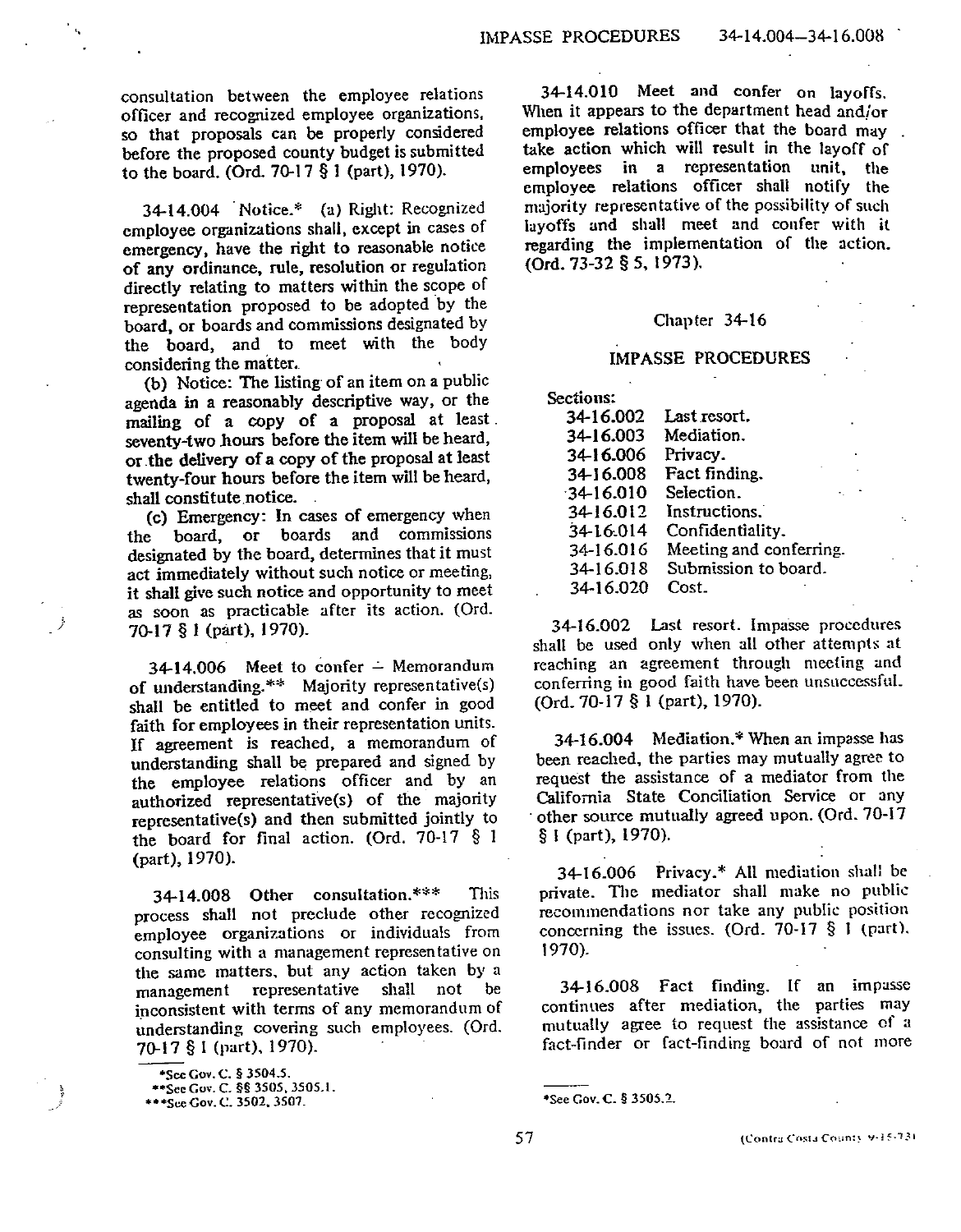than three members. (Ord.  $70-17$  § 1 (part), . 70).

34-16.010 Selection. (a) Single Fact-Finder: A single fact-finder shall be selected by mutual agreement of the parties. If the parties cannot agree, a list of seven fact-finders shall be obtained from the California State Conciliation Service, the American Arbitration Association or some other source mutually agreed upon by the parties, and each party (beginning by lot) shall alternatively strike one name from the list until only one name remains.

(b) Three-Man Board: When a three-man, fact-finding board is desired, each party shall select one member and these two shall then select the third board member who will be the chairman. (Ord. 70-17 § 1 (part), 1970).

34-16.012 Instructions. The parties shall instruct the fact-finder on the specific facts they want ascertained and the specific issues on which they want his report. (Ord. 70-17  $\S$  1 (part), 1970).

34-16.014 Confidentiality. The fact-finder's ndings and report shall be confidential,  $\sqrt{\frac{1}{2}}$  mitially, and shall be submitted directly to the parties concerned. (Ord.  $70-17$   $\S$  1 (part), 1970).

3416.016 Meeting and conferring. The parties shall attempt to reach an agreement by meeting and conferring in good faith on the basis of the fact-finder's findings and report. (Ord. 70-17 § 1 (part), 1970).

34-16.018 Submission to board. If the parties have not reached an agreement after seven days or a mutually agreed later date, they shall submit their positions on the unresolved issues, with a copy of the fact-finder's findings and report, to the board for determination. (Ord. 70-17 § 1 (part), 1970).

34-16.020 Cost. The cost of mediation and fact-finding proceedings shall be divided one-half to the county and one-half to the majority representative(s). (Ord. 70-17 § 1 (part), 1970).

Chapter 34-18

# EMPLOYEES MEETING ON **COUNTY TIME**

Sections:

34-18.002 Employees. Organization representatives. 34-18.004

 $34-18.002$  Employees.\* As heretofore authorized, county employees shall be allowed to attend meetings held by county agencies during regular working hours on county time:

(1) If their attendance is required at a specific meeting;

(2) If their attendance is sought by the hearing officer for presentation of testimony or other reasons;

(3) For meetings required for settlement of grievances filed pursuant to the county grievance policy;

(4) If they are designated as a union shop steward or member representative, in which case they may utilize a reasonable time at each level of the proceedings to assist an employee in processing a grievance;

(5) If they are designated as spokesman or representative of a recognized organization, in which case they make representations or presentations at meetings or hearings on wages, salaries and working conditions; provided in each case (except legally required attendance) that advance arrangements for time away from the employee's work station or assignment are made with department head, and that the county agency calling the meeting is responsible for determining that the attendance of particular employee(s) is required. (Ord. 70-17 § 1 (part), 1970).

Organization representatives.\* In 34-18.004 addition, official representatives of a recognized employee organization(s) shall be allowed time off on county time for meetings during regular working hours when formally meeting and conferring in good faith or consulting with the employee relations officer or other management representative(s) on matters within the scope of representation; provided that the number of such representative(s) shall not exceed two without prior approval of the employee relations officer, and that advance arrangements for the time away from his work station or assignment are made with the department head. (Ord. 70-17 § 1 (part), 1970).

(Contra Costa County 9-15-73)

58 \*See Gov. C. § 3505.3.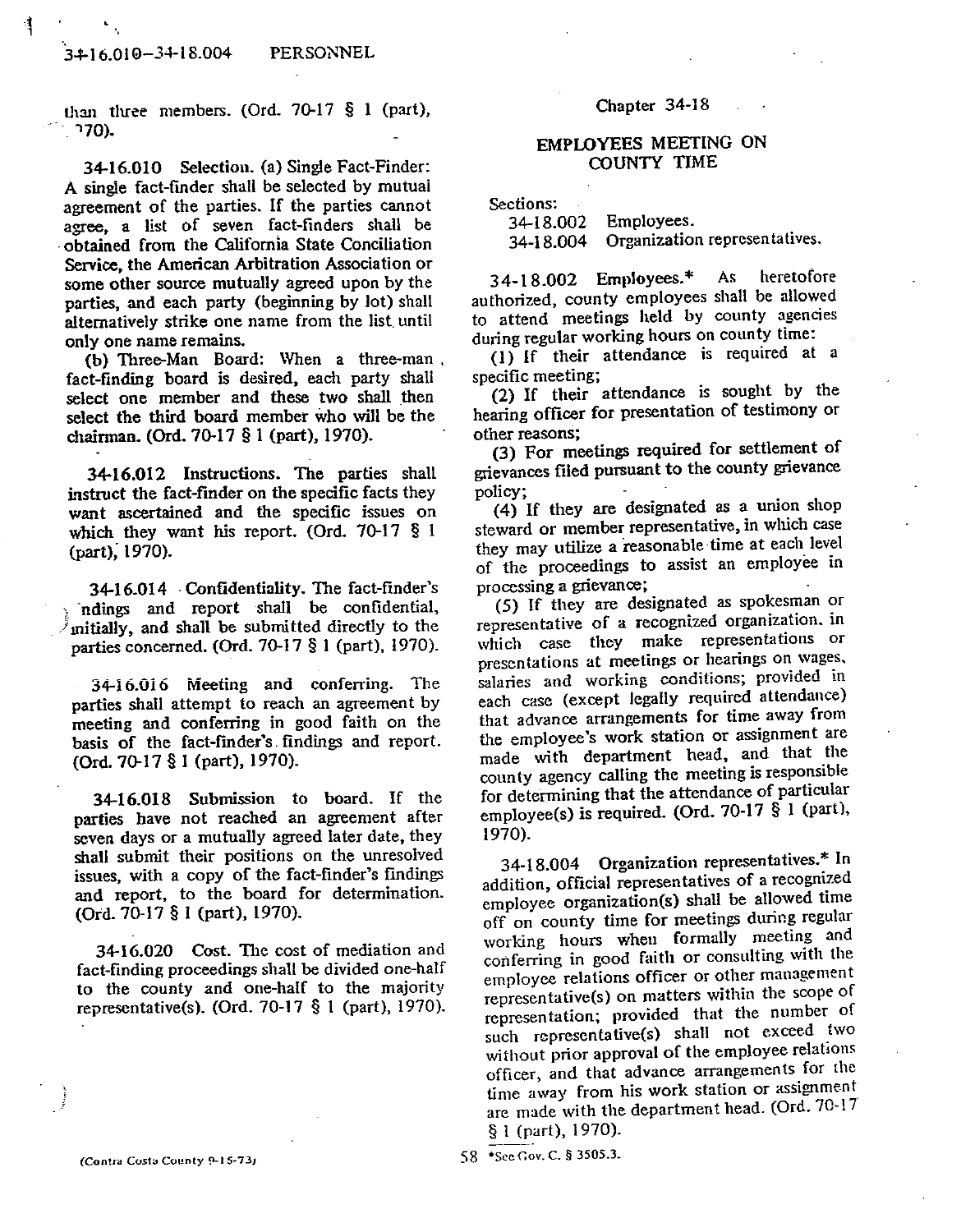# USE OF COUNTY FACILITIES

Sections:

| 34-20.002 | Meeting areas.           |
|-----------|--------------------------|
| 34-20.004 | Scheduling and conduct.  |
| 34-20.006 | Equipment.               |
| 34-20.008 | Bulletin boards.         |
| 34-20.010 | Access to work areas.    |
| 34-20.012 | Distributing literature. |

34-20.002 Meeting areas.\* (a) Recognized employee organizations shall be allowed the use of areas normally used for meeting purposes for meeting of county employees during nonwork hours when:

(1) Such space is available and is scheduled twenty-four hours in advance;

(2) There is no additional cost to the county; (3) It does not interfere with normal county

operations; (4) Employees in attendance are not on duty

and are not scheduled for duty; and

(5) The meetings are open and on matters within the scope of representation.

(b) Recognized employee organizations representing fire district employees shall be allowed the use of fire station areas normally used for meeting purposes. (Ord.  $70-17$   $\S$  1 (part), 1970).

34-20.004 Scheduling and conduct.\* The administrative official responsible for the space shall establish and maintain scheduling of such uses. The scheduling recognized employee organization shall maintain proper order at the meeting, and see that the space is left in a clean and orderly condition. (Ord.  $70-17$  § 1 (part), 1970).

34-20.006 Equipment.\* The use of county equipment (other than items normally used in the conduct of business meetings, such as desks, chairs, ashtrays and blackboards) is strictly prohibited, even though it may be present in the meeting area. (Ord. 70-17 § 1 (part), 1970).

34-20.008 Bulletin boards.\* (a) Recognized employee organizations shall be allowed to use designated portions of bulletin boards or display areas in public portions of county buildings, or in public portions of offices in which the employee organization has members: provided that the information displayed is within the scope of representation, and that the emplovee organization appropriately posts and removes the information.

(b) The county through the employee relations officer reserves the right to remove objectionable materials after consultation with the employee organization which posted it. (Ord. 70-17 § 1 (part), 1970).

34-20.010 Access to  $area:$ \* work Representative(s) of a recognized employee organization shall be allowed access to work locations in which the organization has membership, for the following purposes:

(1) To post literature on bulletin boards:

(2) To arrange for use of a meeting room;

(3) To leave and/or distribute a supply of literature as permitted by Section  $34-20.012$ :

(4) To represent an employee on a grievance: and/or

(5) To contact a union officer on a matter within the scope of representation; provided that advance arrangements (including disclosure of which of the above purposes is the reason for the visit) are made with the departmental representative in charge of the work area, and that the visit does not interfere with county business. (Ord. 73-32 § 6,1973: Ord. 70-17 § 1 (part), 1970).

34-20.012 Distributing literature.\* Representative(s) of a recognized employee organization (who, if a county employee, shall be off duty) shall be permitted to:

(1) Place a supply of employee organization literature at specific locations in county arranged through the employee buildings relations officer; and

(2) Distribute employee organization literature in work areas (except work areas not open to the public), if the nature of the literature and the proposed method of distribution are compatible with the work environment and work in progress. Approval of the nature of the literature and the method of the distribution shall be obtained in advance from the departmental representative in charge of the work area. (Ord. 73-32 § 7, 1973: Ord. 70-17 § 1 (part), 1970).

<sup>\*</sup>See Gov. C. § 3507.

<sup>\*</sup>See Gov. C. § 3507.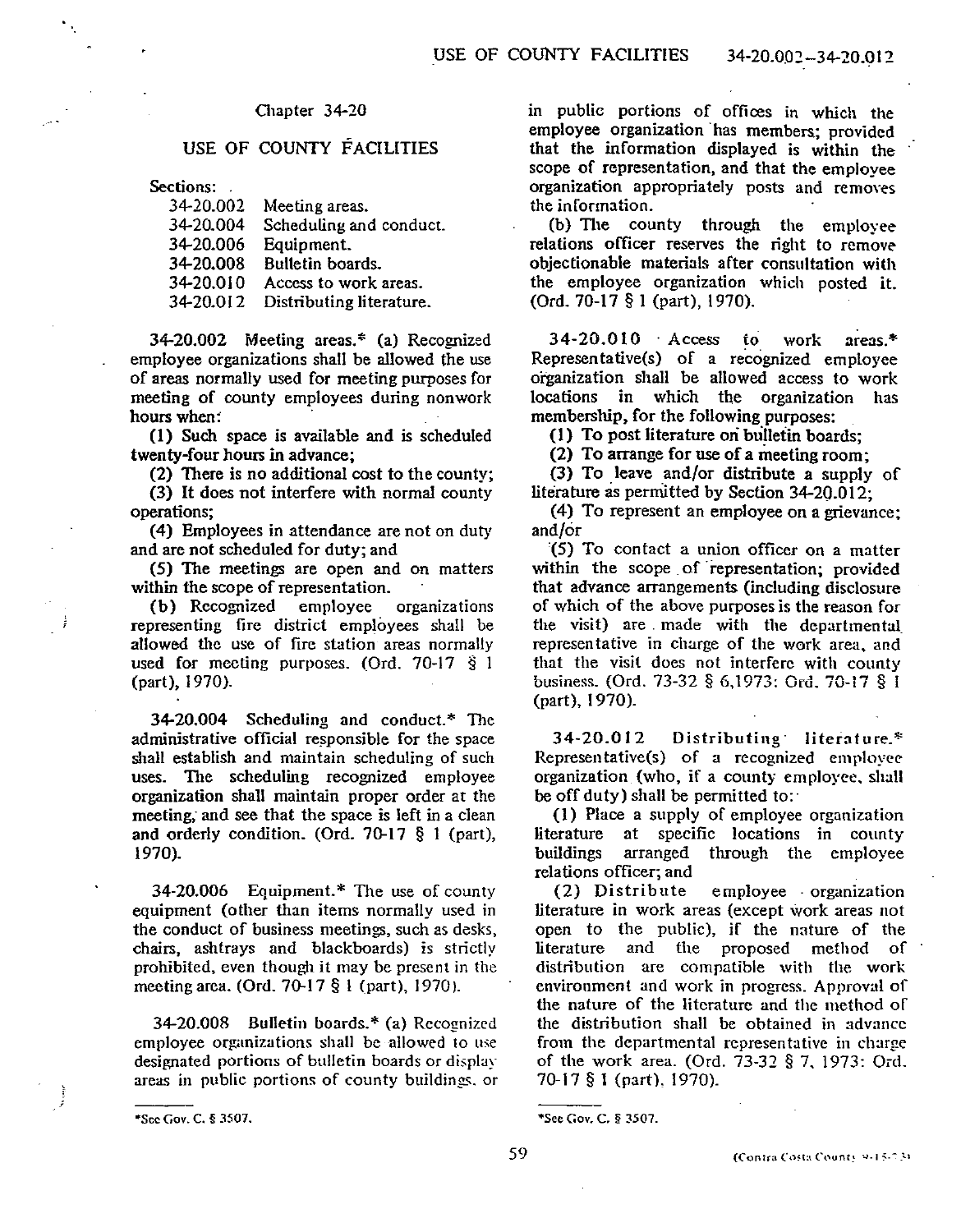# **UNFAIR PRACTICES**

### **Sections:**

| 34-22.002 County. |                                |
|-------------------|--------------------------------|
| 34-22.004         | <b>Employee organizations.</b> |

**34-22.002 County.** It is an unfair employeremployee relations practice for the county to:

(1) Interfere with, restrain or coerce employees in the exercise of the rights recognized or granted in this division;

(2) Dominate or interfere with the formation of any employee organization or interfere with selection of a majority representative;

(3) Contribute financial support to any employee organization; or

(4) Refuse to meet and confer in good faith (with representatives of formally organized employee organizations on matters within the scope of representation), or to refuse to consult with informally recognized employee organizations on matters within the scope of representation. (Ord. 70-17 § 1 (part), 1970).

**34-22.004 Employee organizations.** It is an unfair employer-employee relations practice for employee organizations or their representatives or members to:

(1) Interfere with, restrain or coerce employees in the exercise of the rights recognized or granted in this division;

(2) Coerce, attempt to coerce or discipline any members of an organization so as to hinder or impede the performance of his duties;

(3) Discriminate against any employee with regard to the terms or conditions of membership because of race, color, creed, sex or national origin;

(4) Refuse to consult, or meet and confer in good faith, with management representatives on matters within the scope of representation.

(Ord. 70-17 § 1 (part), 1970; Resolution No. 2014/110.)

# **Chapter 34-24**

# **SANCTIONS**

| <b>Sections:</b> |                                       |
|------------------|---------------------------------------|
| 34-22.002        | Exclusive.                            |
| 34-24.004        | <b>Against employee organizations</b> |
| 34-24.006        | Notice.                               |
| 34-24.008        | Appeal                                |

**34-24.002 Exclusive.** Notwithstanding the provisions of Title 1, the sanctions and appeals provided in this chapter are the only sanctions and appeals provided by county ordinance or regulation for violations of the provisions of this division. (Ord. 70-17 § 1 (part), 1970).

**34-24.004 Against employee organizations.\*** The employee relations officer may, after reasonable notice, impose sanction(s) for unfair employer-employee relations practices, including but not limited to suspension or revocation of privileges provided a recognized employee organization, such as dues deduction. (Ord. 70-17 § 1 (part), 1970).

**34-24.006 Notice.** The employee relations officer shall immediately give the employee organization written notice of the sanction(s) imposed. (Ord. 70-17 § 1 (part), 1970).

**34-24.008 Appeal.** Sanctions invoked by the employee relations officer may be appealed to the board within ten days of the mailing of his notice, in which case the sanctions shall not be in force until the appeal has been ruled upon by the board. Such appeals shall be heard and decided at the next regular board meeting or an earlier special meeting. (Ord. 70-17 § 1 (part), 1970).

# **Chapter 34-26**

# **DUES DEDUCTION**

**Sections:**

| 34-26.002 | <b>Majority representatives.</b> |
|-----------|----------------------------------|
| 34-26.004 | New employees in unit.           |
| 34-26.006 | Other employees.                 |
| 34-26.008 | <b>Authorization</b>             |

**\***See Gov. C § 3507.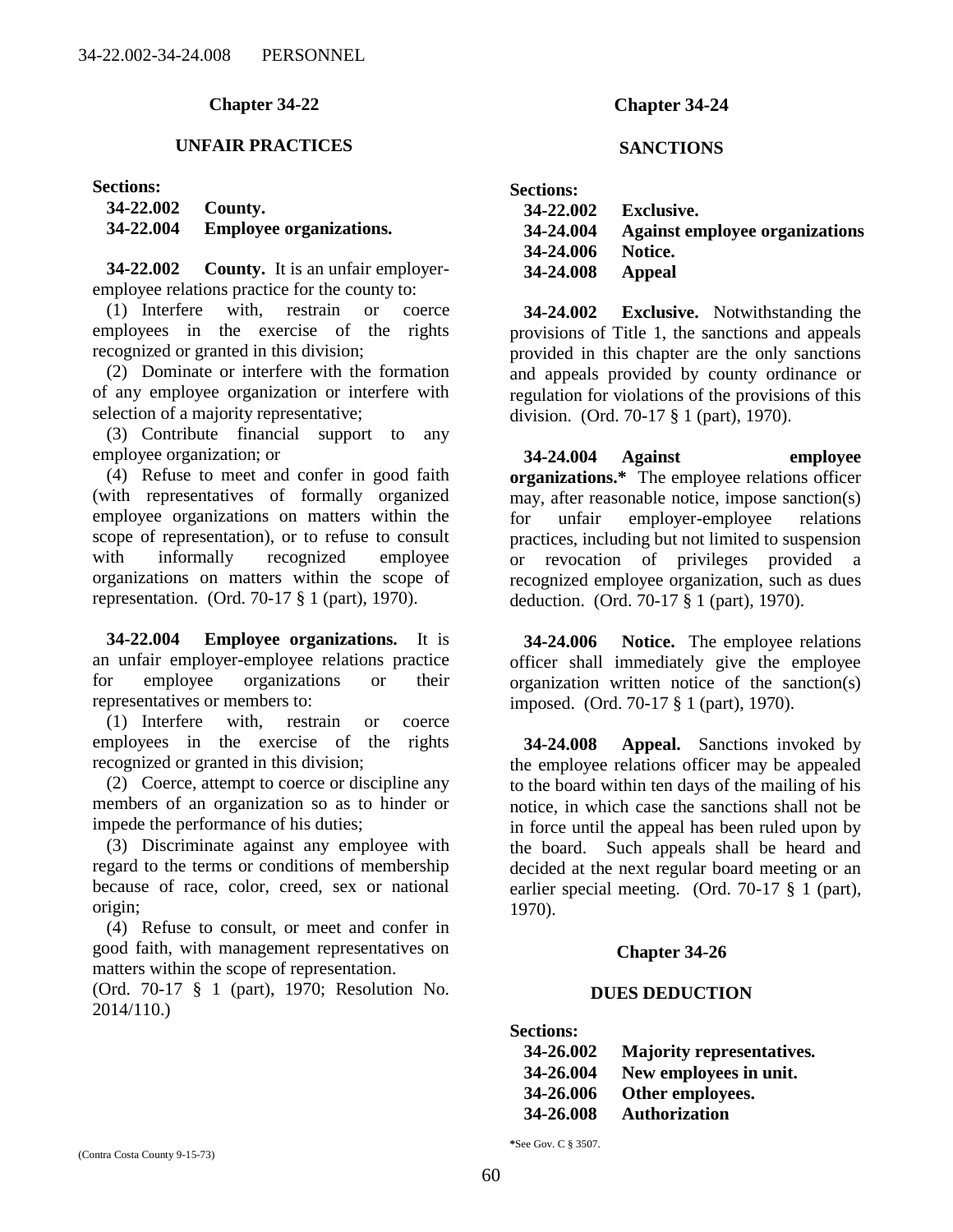34-26.010 Amount. 34-26.012 Indemnity and refund.

34-26.002 Majority representatives.\* Only representatives may have dues maiority deduction; but any other recognized employee organization with dues deduction on February 26, 1970, continues to have the privilege subject to this chapter. (Ord. 70-17  $\S 1$  (part), 1970).

34-26.004 New employees in unit.\*\* The majority representative has the exclusive privilege of dues deduction for new members recruited in its unit. (Ord. 70-17 § 1 (part), 1970).

34-26.006 Other employees. $**$ Anv recognized employee organization with dues deduction privilege (pursuant to Section 34-26.002) may have dues deduction from employees not in any representation unit. (Ord. 70-17 § 1 (part), 1970).

34-26.008 Authorization.\* Dues deduction is based on the employee's voluntary written authorization. The authorization continues until employee's county employment ìс. the terminated or until he cancels it in writing; but the board by resolution may restrict to certain periods an employee's right to cancel his authorization. (Ords. 74-50 § 2, 1974, 70-17).

34-26.010 Amount.\* The dues deduction (for employee organization membership) shall be for a specified amount and uniform as between employee members of the organization. (Ord. 70-17 § 1 (part), 1970).

34-26.012 Indemnity and refund.  $(a)$ Employee organizations who have or achieved the dues deduction privileges shall indemnify, defend and hold the county harmless against any claims made and against any suit instituted against the county on account of dues deduction.

(b) Such an employee organization shall refund to the county any amounts paid to it in error upon presentation of supporting evidence. (Ord. 70-17 § 1 (part), 1970).

#### Chapter 34-28

## **GRIEVANCE PROCEDURE**

| <b>Sections:</b> |                                |
|------------------|--------------------------------|
| 34-28.002        | General.                       |
| 34-28.004        | Fact finding.                  |
| 34-28.006        | Lowest level.                  |
| 34-28.008        | Second level (optional).       |
| 34-28.010        | Departmental level.            |
| 34-28.012        | Appeal to employee relations   |
|                  | officer.                       |
| 34-28.014.       | Appeal from employee relations |
|                  | officer.                       |
| 34-28.016        | Arbitration.                   |
| 34-28.018        | Board determination.           |
| 34-28.020        | Time limits waiver.            |

34-28.002 General. (a) Initial Presentation: The initial (or lowest level) presentation of a grievance shall be to the immediate supervisor of the employee claiming to have a grievance, and it may be made either orally or in writing. If made in writing the written grievance shall comply with subsection (b)'s requirements for a formally presented grievance.

(b) Formal Presentation: The formal presentation of a grievance shall be written and shall state the circumstances over which the grievant claims to be aggrieved, how the interpretation, application  $or$ practical consequences of a policy, procedure or agreement is affecting him to his detriment, and the redress he seeks.

(c) Notice: The official with whom a formal grievance is filed by a grievant, who is included in a representation unit but is not represented by the majority representative, shall give the majority representative a copy of the formal presentation.

(d) Time Limit: Grievances must be filed within thirty days of the incident or occurrence about which the employee claims to have a grievance.

A copy of each written (e) Copies: communication on a grievance shall be filed with the director of personnel for record purposes.

(f) Effect of a Grievance: The making or filing of a grievance shall not prevent the county, a department head, a departmental supervisor or other authorized person from taking action deemed appropriate, nor shall it have the effect of suspending action previously taken even though the action may involve or be

<sup>\*</sup>See Gov. C.§§ 1157.1 ff., 3507.

<sup>\*\*</sup>See Gov. C. § 3507.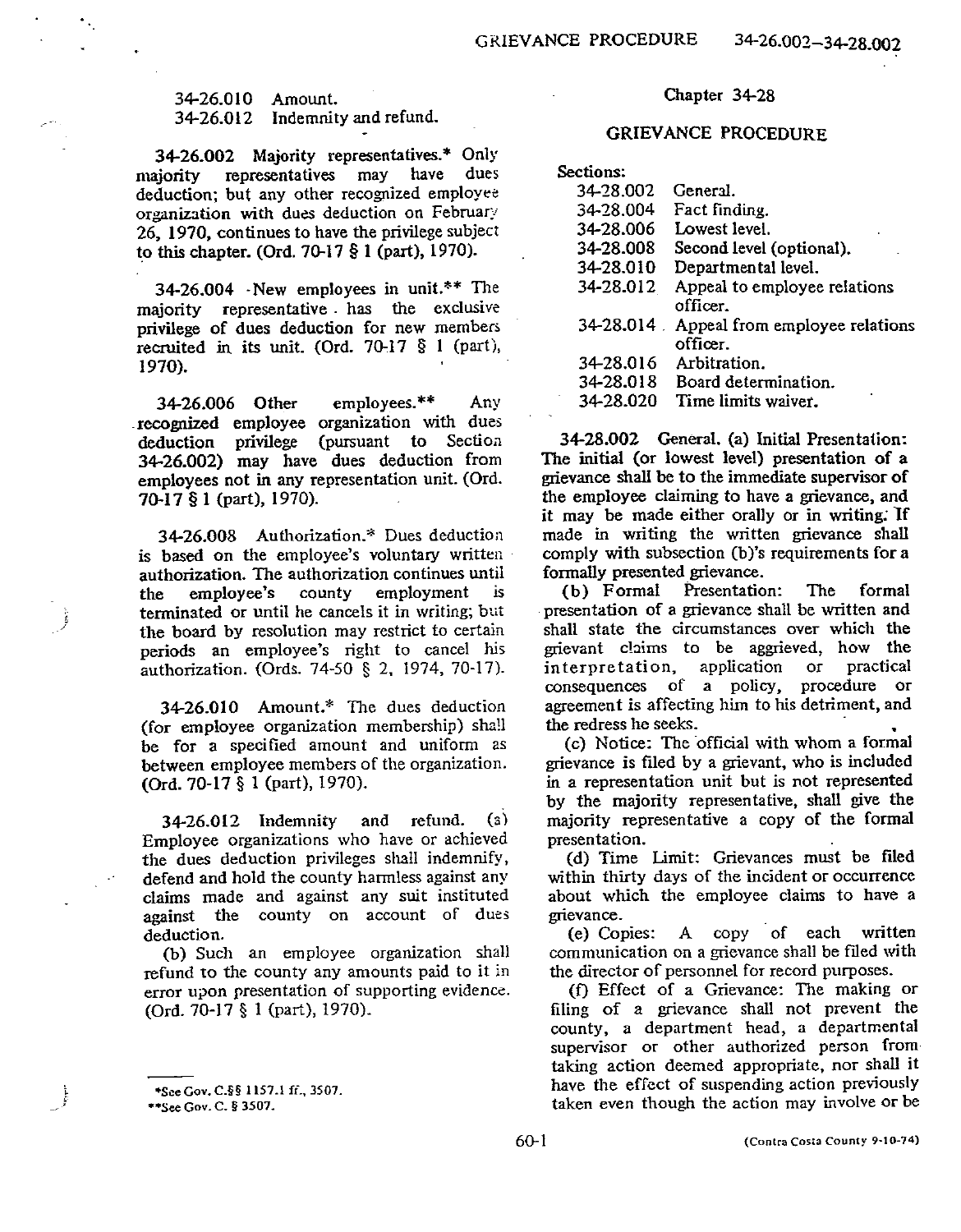$\overline{\phantom{a}}$ 

a part of the subject matter of the grievance. Drd. 73-32 § 8 (part), 1973).

34-28.004 Fact finding. (a) Upon the filing of a grievance appeal at the second level (optional) or departmental level, an impartial fact-finding team of two persons shall be selected. The grievant shall select one member of the team and the department head shall select the other member of the team from a list established by the employee relations officer.

(b) Investigation and Report: The fact-finding team shall promptly investigate the facts pertinent to the grievance and shall report in writing to the parties, but only on facts agreed to by both fact-finders. The report shall become a part of the record of the grievance.

(c) Waiver: Where the parties (grievant and management) stipulate in writing that the formal grievance states the facts, those facts shall become the facts of record for the grievance and the fact-finding procedure provided for herein shall be waived. (Ord. 73-32 § 8 (part), 1973).

34-28.006 Lowest level. An attempt shall be made to settle all grievances on an informal basis by discussion between the immediate supervisor or other appropriate supervisor and the employee and/or his representative as soon as practicable; and if such a meeting cannot be arranged informally, it shall be held within two working days after submission to the immediate supervisor of a written request for such a meeting. (Ord. 73-32 § 8 (part), 1973).

34-28.008 Second level (optional). (a) A grievance which is not settled at the lowest level may be appealed to a second level management representative designated by the department head. The appeal shall be submitted within seven days after the decision of the supervisor, and if so appealed the grievance shall be presented as provided in subsection (b) of Section 34-28.002. The second level management representative shall attempt to settle the grievance, and if the grievance is not settled shall reply in writing within seven days after receipt of the fact-finders' report.

(b) The provisions of this section apply in any department while the department head has so notified the employee relations officer in writing specifying the second level management representative(s) in his department. (Ord. 73-32 § 8 (part), 1973).

34-28.010 Departmental level. A grievance which is not settled at a lower level may, within seven days of the decision of the supervisor or management representative second level (whichever is appropriate), be appealed in writing to the department head, and if so appealed the grievance, unless previously formally presented, shall be presented as provided in subsection (b) of Section 34-28.002. The department head or his departmental representative authorized to make a final departmental decision shall attempt to settle the grievance, and if the grievance is not settled shall reply in writing within seven days after receipt of the fact-finders' report. If a fact-finders' report had previously been prepared, he shall reply within seven days after receipt of the written appeal. (Ord. 73-32 § 8 (part), 1973).

34-28.012 Appeal to employee relations officer. A grievance which is not settled at the departmental level may be appealed in writing. within seven days from receipt of the department's written reply, to the employee relations officer, and if so appealed he shall try to settle it and shall reply in writing within fourteen days. (Ord. 73-32 § 8 (part), 1973).

34-28.014 Appeal from employee relations officer. A grievance which is not settled by the employee relations officer may be appealed in writing for final determination to either the board or an arbitrator. The written notice of appeal must be filed with the employee relations officer within seven days of the receipt of his written reply and shall state the grievant's choice whether the board or an arbitrator is to make the final decision; otherwise the board shall hear and decide. (Ord. 73-32 § 8 (part), 1973).

If the grievant 34-28.016 Arbitration. selects arbitration the following shall apply:

(1) Selection: Within fourteen days after receipt of the notice of appeal, the employee relations officer and the grievant(s) shall proceed pursuant to Section 34-12.008(f), mutatis mutandis.

shall he (2) Evidence: Neither party assert in the arbitration  $\mathbf{t}$ permitted to the contrary any fact proceedings fact-finders' report or written stipulation or any evidence which had not been submitted to the other party during the prior levels of the grievance procedure.

(Contra Costa County 9-10-74)